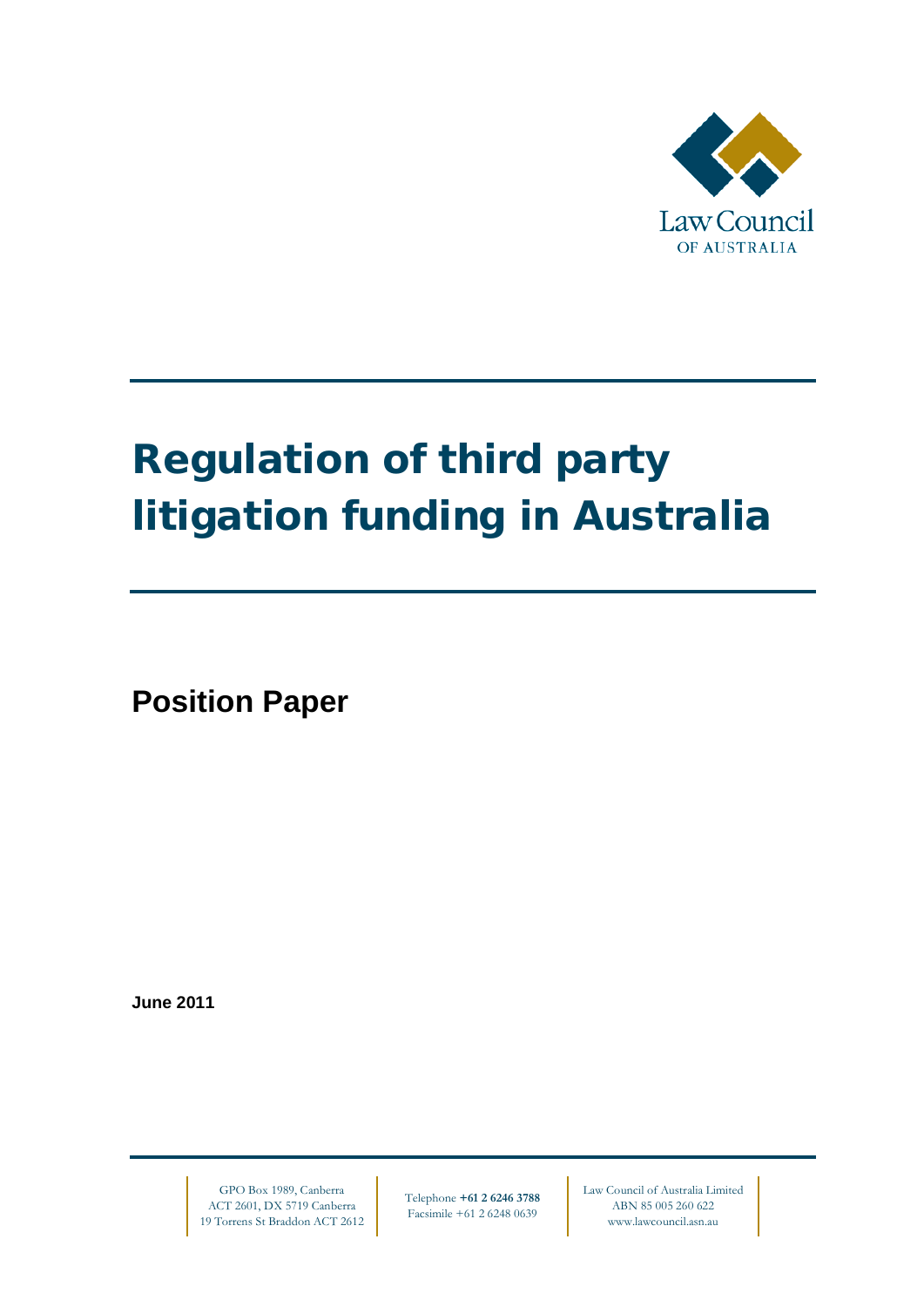## **Table of Contents**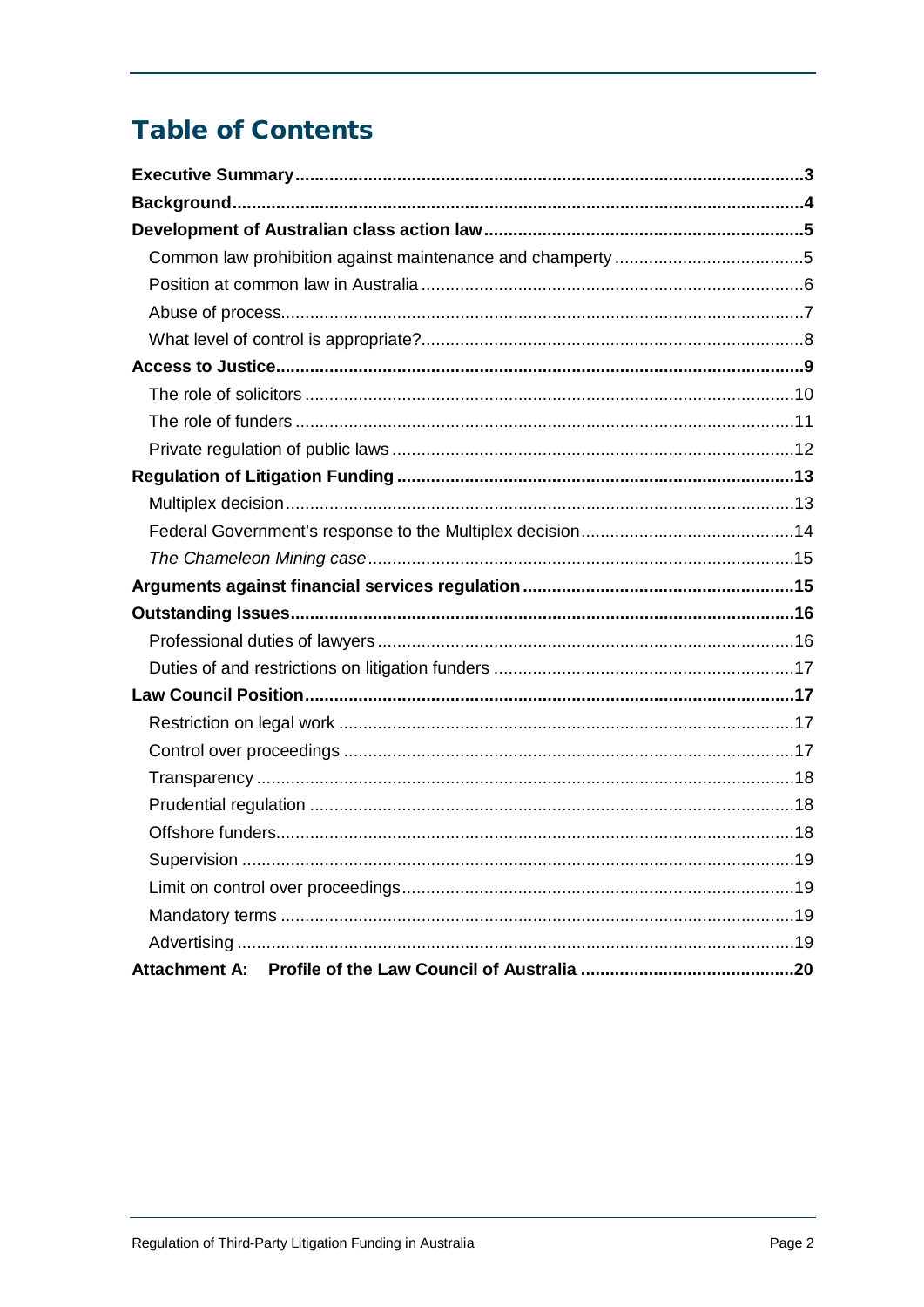## <span id="page-2-0"></span>Executive Summary

The Law Council of Australia's Board Executive resolved on 18 June 2010 that the Law Council would develop a Position Paper on litigation funding and class actions. The purpose of the paper was to set out areas in which regulation may be required for consumer protection, to minimise conflicts of interest and put an end to expensive satellite litigation over the propriety of litigation funding agreements.

The following have been identified as matters which regulation of guidance by ASIC would be supported by the Law Council:

- 1. clarification of restrictions on litigation funders performing legal work;
- 2. guidance as to the appropriate level of control by funders over the class action proceedings;
- 3. improved transparency in pricing practices under litigation funding agreements;
- 4. improvement of disclosure requirements in relation to some or all terms of the funding agreements to the Court, clients and defendants/respondents;
- 5. prudential regulation of litigation funders;
- 6. regulation of offshore litigation funders;
- 7. requiring that settlement of a funded matter be approved by the Court;
- 8. limitation of the role of litigation funders in settlement discussions, including prohibition on the funder dealing directly with the opposing party(s) and imposing a fiduciary obligation on the funder; and
- 9. specification of mandatory terms for litigation funding agreements, including cooling-off periods and provision of independent (secondary) legal advice for class members.

The Law Council considers other matters, including advertising and regulation of the conduct of legal practitioners, are most appropriately dealt with under existing and proposed national legal profession regulatory frameworks.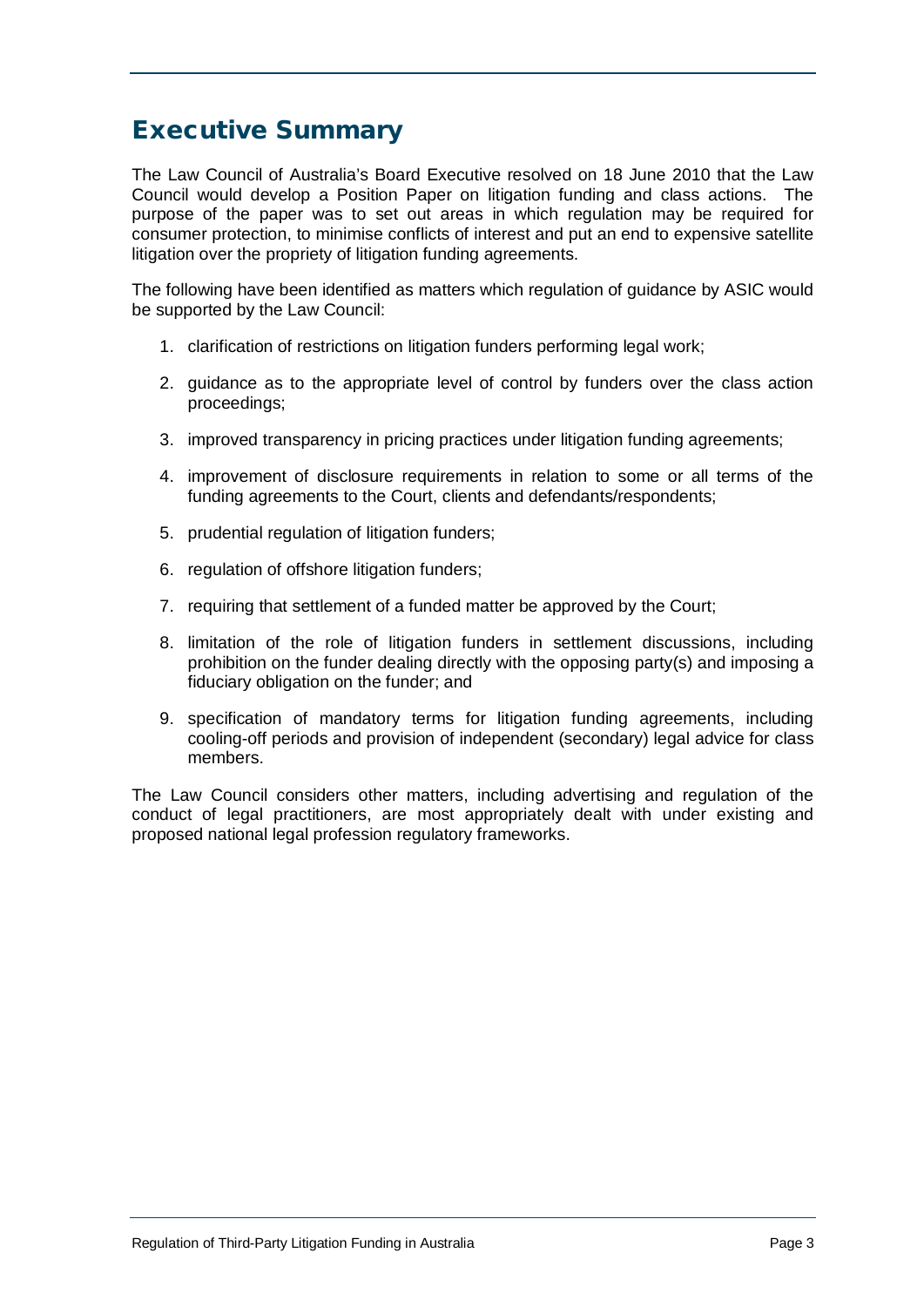## <span id="page-3-0"></span>**Background**

- 1. This paper has been prepared by the Law Council of Australia (**Law Council**) Litigation Funding Working Group. The paper considers the need for improved regulation of litigation funding both in the context of third-party-funded representative proceedings, or class actions, and third-party-funded claims in the insolvency area and other single plaintiff actions.
- 2. The litigation funding industry has since 1995 enjoyed a statutory exception to the earlier common law prohibition against maintenance and champerty, in order to assisted company administrators and liquidators to pursue debts on behalf of creditors of a company. The industry subsequently expanded in Australia to fund class actions and large single plaintiff actions as successive superior court judgments overturned common law principles against 'maintenance' and 'champerty', imported from the British common law. In 2006, the High Court of Australia confirmed the legitimacy of third parties funding litigation, or agreeing to indemnify litigants for costs, in exchange for a percentage of any recovery.<sup>[1](#page-3-1)</sup>
- 3. Litigation funding usually involves the funder paying the cost of the litigation while indemnifying the litigant against the risk of paying the costs incurred by the respondent if the case fails. In the instance that the case is successful, the funder is reimbursed for the costs of the litigation and also receives a contractually agreed percentage of the any court awarded lump sum or settlement, which is typically between [2](#page-3-2)5 and 40 percent.<sup>2</sup>
- 4. It is argued that litigation funding promotes access to justice, spreads the risk of complex litigation and improves the efficiency of litigation by introducing commercial considerations that will aim to reduce costs.<sup>[3](#page-3-3)</sup>
- 5. The Law Council has previously made submissions to the Standing Committee of Attorneys General, noting the following:
	- (a) litigation funding companies (**LFCs**) have an important role to play in both insolvency and non-insolvency litigation as a means of creating an option for parties that would otherwise be prohibited from pursuing a legitimate claim, due to the cost of litigation;
	- (b) the price of litigation funding, similar to insurance products, will generally correspond with the risk involved in providing those services and should not be controlled by regulation, other than to foster healthy competition among litigation funders;
	- (c) arguments in favour of permitting LFCs to fund non-insolvency litigation greatly outweigh any arguments against, provided relatively simple criteria are met and courts accept a supervisory role;
	- (d) access to justice is the primary public policy consideration that should drive and inform any discussion about litigation funding or any proposed regulation;

 <sup>1</sup> *Campbells Cash and Carry Pty Ltd v Fostif Pty Ltd* (2006) 229 CLR 386; 229 ALR 58; [2006] HCA 41; *Mobil* 

<span id="page-3-2"></span><span id="page-3-1"></span><sup>&</sup>lt;sup>2</sup> Standing Committee of Attorneys-General, Litigation Funding in Australia, May 2006, pp 4 and 7.<br><sup>3</sup> Fostif Pty Ltd v Campbells Cash & Carry Pty Ltd (2005) 63 NSWLR 203; 218 ALR 166; [2005] NSWCA 83,

<span id="page-3-3"></span>at [100]; *QPSX Ltd v Ericsson Australia Pty Ltd (No 3)* (2005) 219 ALR 1; 66 IPR 277; [2005] FCA 933, at [54].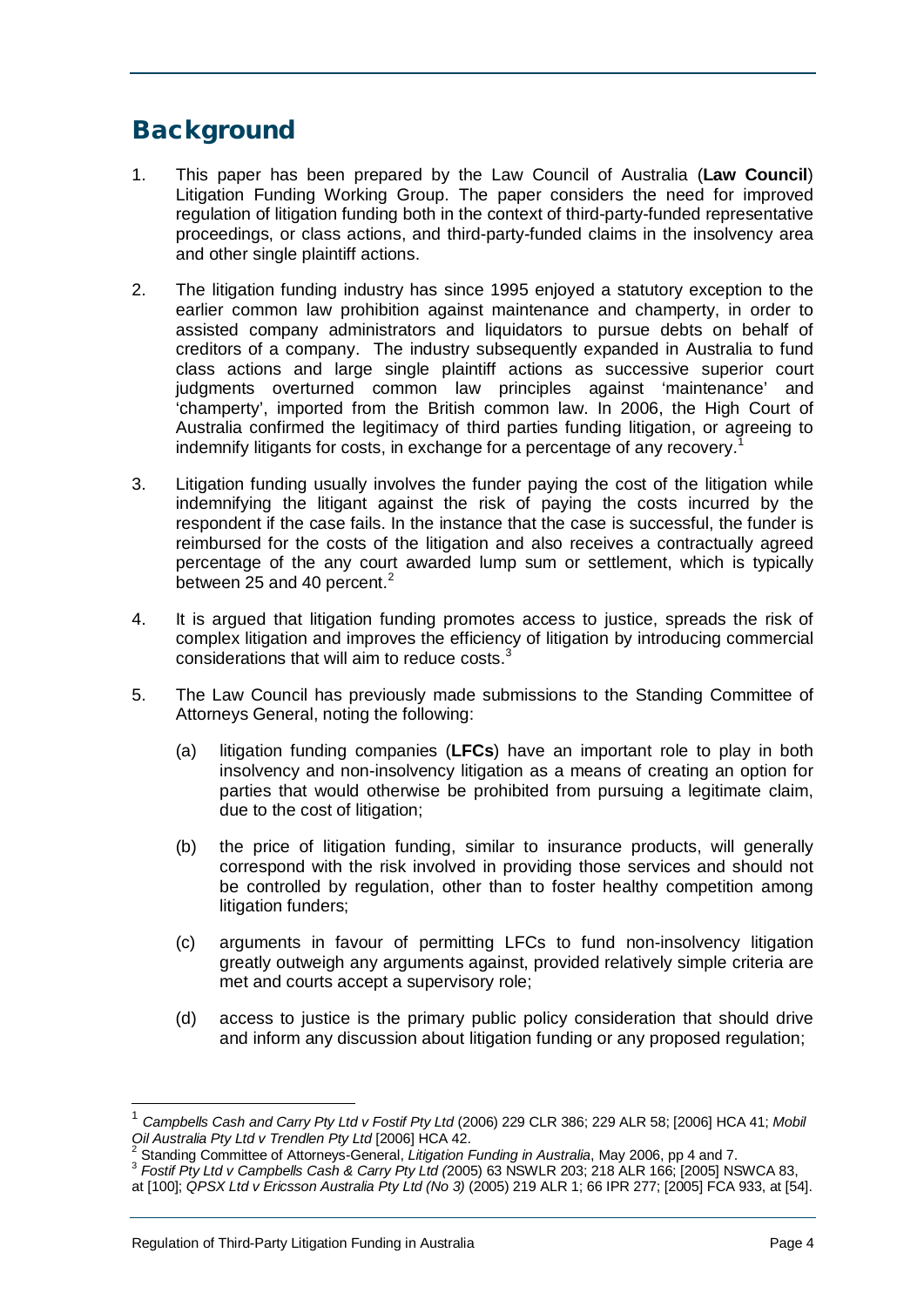- (e) a 'one size fits all' approach is ill-adapted to the complexities of large-scale commercial litigation, which at present comprises the vast majority of non-insolvency litigation funded by LFCs in Australia.
- 6. The Law Council has stated in the past that litigation funding is a fledgling industry in Australia, which must be allowed to develop and expand in the interests of access to justice. Over-regulation of litigation funding will stifle the industry's growth and inhibit the development of competitive forces required to lower the cost of these services.

## <span id="page-4-0"></span>Development of Australian class action law

- 7. Representative or group proceedings, which are commonly referred to as class actions, were permitted in the Federal Court following passage of the *Federal Court of Australia Amendment Act 1991*, which introduced Part IVA into the *Federal Court of Australia Act 1976* (Cth) allowing representative proceedings. In part, a mechanism for representative proceedings was intended to increase the level of product liability litigation in Australia.[4](#page-4-2)
- 8. It is noted that litigation funding has influenced the direction and nature of class action litigation in Australia. Class actions generally cannot be maintained without a source of funding, given individual litigants will not bear the risk and expense of litigation in pursuit of a damages award for a relatively small individual loss. However, litigation funders will generally only bear the risk and expense if the settlement or compensation amount is readily quantifiable and the risks are not substantial relative to the expected reward.
- 9. Accordingly, third party funded class actions have more recently been in the area of commercial litigation arising out of product liability cases, allegedly illegal cartel behaviour, securities, alleged negligent conduct by company Boards and alleged overcharging for products, goods and services.
- 10. Class actions are now a more common occurrence in the Australian legal environment, although the number of actions remain quite low with there being only 12 funded class actions in the Federal Court as at 30 June 2009.<sup>[5](#page-4-3)</sup>. However, litigation funding remains very much a 'work in progress'<sup>[6](#page-4-4)</sup>, with many concerned that an appropriate regulatory framework should exist to protect consumers and put an end to costly satellite litigation over the propriety of litigation funding agreements.

## <span id="page-4-1"></span>**Common law prohibition against maintenance and champerty**

- 11. Legal principles most commonly applied to the issue of whether litigation may be financed by unrelated third parties were common law principles of maintenance and champerty.
- 12. Maintenance refers to the promotion or support of legal proceedings by a stranger who has no direct concern in them. Maintenance generally refers to the provision of financial assistance by a third party to support litigation. Champerty consists of unlawfully maintaining a suit in consideration of a bargain to receive, by way of

<span id="page-4-2"></span> <sup>4</sup> Senator the Hon Michael Tate, *Keynote address: Speech delivered at the AIC Product Liability Conference*, 11 November 1991.

<span id="page-4-3"></span><sup>&</sup>lt;sup>5</sup> See Prof. V. Morubito, *An Impirical Study of Australia's Class Action Regimes*, 2<sup>nd</sup> Report, September 2010, Monash University.

<span id="page-4-4"></span><sup>6</sup> Stuart Clark and Christina Harris, 'Class actions in Australia: (Still) a work in progress', (2008) 31 *Australian Bar Review* 63.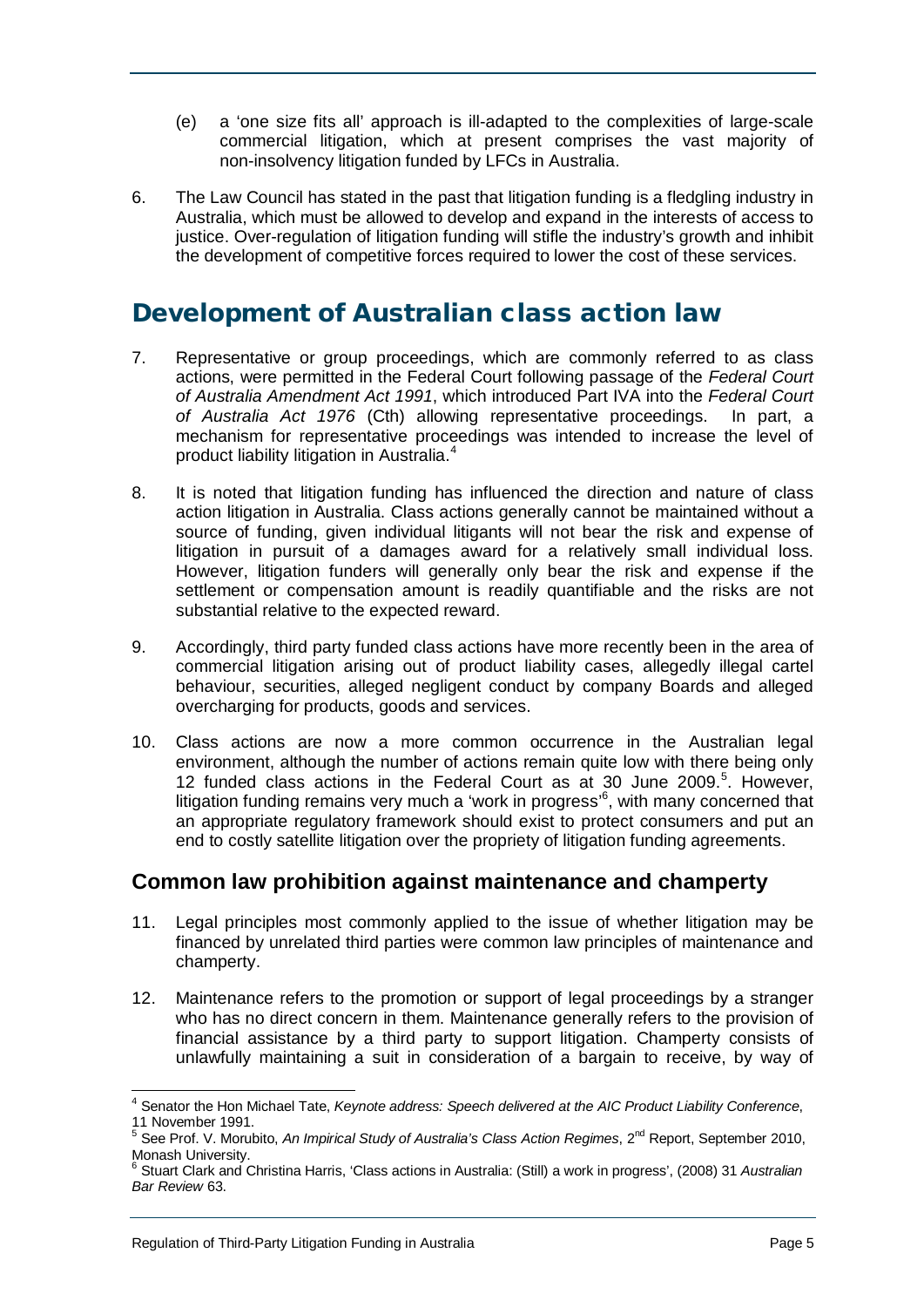reward, part of anything that may be gained as a result of the proceedings, or some other profit.<sup>[7](#page-5-1)</sup>

- 13. Funding another person's litigation for profit ('champerty') was once a tort and a crime in all Australian jurisdictions. Courts only allowed litigation funding to occur pursuant to settled common law exceptions: if there was a bona fide community of interest between plaintiff and the funder, or if the plaintiff was impecunious and the funder was not acting with any collateral motive
- 14. The common law prohibition of litigation funding was justified on the grounds that it prevented abuses of court process (oppressive litigation, inflamed damages, suppressed evidence, suborned witnesses) for personal gain. The concern was in part a doctrinal one, namely that the judicial system should not be the site of speculative business ventures. However it was also vexatious litigation which was sought to be prevented. In *Wild v Simpson* [1919] 2 KB 544 at 563*,* it was pointed out that the law was 'directed primarily, not at the client maintained, but at the other party to the litigation' – and that the other party to the litigation 'has the right to be free from litigation conducted by the assistance of persons working for their own interests'. The risk for parties to a litigation funding agreement was that the agreement might be voided by the Court.<sup>[8](#page-5-2)</sup>
- 15. The common law offences and torts of maintenance and champerty were abolished in the United Kingdom in 1[9](#page-5-3)67. $9$  Gradually, the tort was abolished under the common law in most Australian jurisdictions, with the High Court finally putting an end to torts of maintenance and champerty in the remaining jurisdictions in 2006.<sup>1</sup>

#### <span id="page-5-0"></span>**Position at common law in Australia**

- 16. In August 2006, the High Court of Australia handed down its decisions in the appeals against the ruling of the NSW Court of Appeal in *Fostif* and *Trendlen* cases.[11](#page-5-5) *Fostif* and *Trendlen* involved substantially similar facts, effectively abolished common law rules against champerty and maintenance.
- 17. In both cases, the High Court was asked to rule on whether the proceedings should be stayed for being contrary to public policy and an abuse of process. By a majority of 5:2, the High Court ruled that the proceedings were not an abuse of process or contrary to public policy, for the following reasons:
	- (a) there is no general rule against maintaining actions. Rules against maintenance an champerty had already been heavily qualified by the rules of insolvency and rules relating to subrogation applying to contracts of insurance; [12](#page-5-6)
	- (b) a number of States (specifically NSW in this case) had passed laws abolishing the crimes and torts of maintenance and champerty, removing any foundation for concluding litigation funding agreements are generally contrary to public policy;<sup>[13](#page-5-7)</sup>

<span id="page-5-4"></span><span id="page-5-3"></span>

<span id="page-5-2"></span><span id="page-5-1"></span><sup>&</sup>lt;sup>7</sup> Fleming, John, *The Law of Torts* (9<sup>th</sup> ed, 1998).<br>
<sup>8</sup> Stephen Davies, 'Maintenance, Champerty and Litigation Funding' (2001) 28 *Brief* 5.<br>
<sup>9</sup> Criminal Law Act 1967 (UK), ss 13, 14.<br>
<sup>10</sup> Campbells Cash and Carry

<span id="page-5-6"></span><span id="page-5-5"></span>

<sup>&</sup>lt;sup>11</sup> Ibid<br><sup>12</sup> Ibid, per Gummow Hayne and Crennan JJ at [89].<br><sup>13</sup> Ibid, paras [66]-[67].

<span id="page-5-7"></span>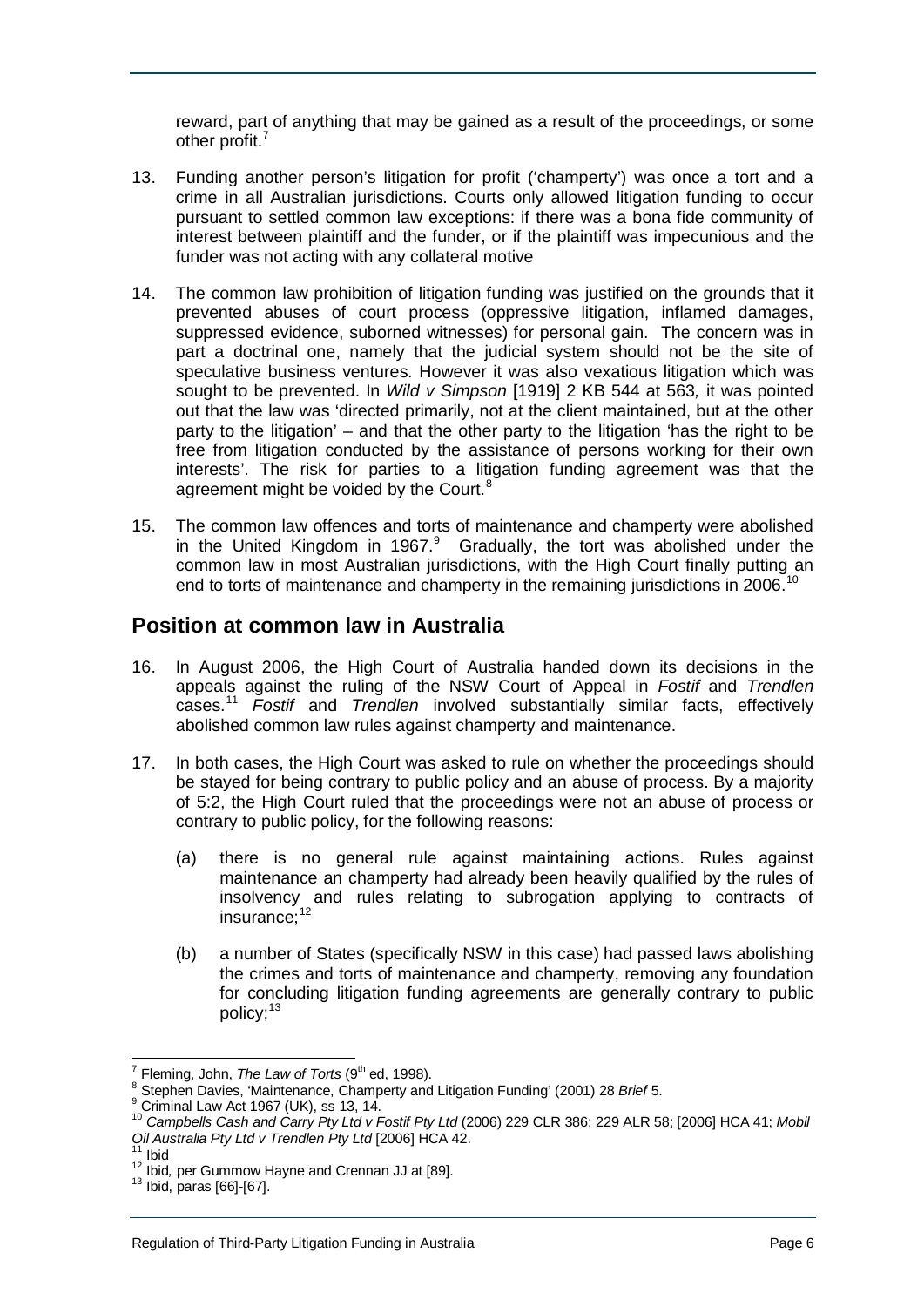- (c) questions of illegality and public policy may still arise and there is no objective standard against which the fairness of the agreement may be measured. These are questions which must be answered according to the prevailing circumstances;<sup>[14](#page-6-1)</sup> and
- (d) existing substantive and procedural rules are sufficient to protect court processes.
- 18. Prior to the High Court's decision in *Fostif* and *Trendlen*, there appeared to be a presumption at common law that the existence of a litigation funding agreement gave rise to a claim of abuse of process. Following the decisions, it may be said that there is a presumption that funded proceedings are not an abuse of process unless public policy considerations are invoked which would bring the appropriateness of the arrangement into question.
- 19. Notwithstanding the decision in *Fostif* there have been some recent challenges by defendants in representative proceedings to the propriety of litigation funding arrangements, not the least of which brought on the recent reconsideration of whether litigation funding needed further regulation.<sup>15</sup> The arguments raised in objection to litigation funding arrangements are technical but generally amount to the same public policy considerations which underpinned the torts of maintenance and champerty. For example, some argue that it is inappropriate for law practices to 'farm' mass litigation or for commercial parties to "trade in litigation".<sup>[16](#page-6-3)</sup> The suggestion is that because these actions commence in circumstances where there is no disincentive for class members (who bear little or no risk in joining the proceedings), the companies forced to defend against those actions are confronted with significant expenditure just to mount the defence. The commercial "trade" in litigation arguably subverts the primary function of the Court, which is to resolve legitimate disputes (noting that litigation funders often generate such disputes where they would not otherwise exist).
- 20. These are valid arguments, based on genuine concerns, which must be balanced against the principal benefits that arise from litigation funding and the extent to which the concerns can be addressed through regulation or judicial oversight. It is noted that while these concerns are valid the Law Council can find no example of a complaint by a class member about a third party litigation funder or the application of the funding.

## <span id="page-6-0"></span>**Abuse of process**

- 21. Much of the uncertainty surrounding the legal status of litigation funding agreements at common law was resolved by the High Court's decisions in *Fostif* and *Trendlen.*
- 22. The High Court agreed with the principal findings of Mason P in *Fostif*, that:

*"...the law now looks favourably on funding arrangements that offer access to justice so long as any tendency to abuse of process is controlled.[17](#page-6-4)*

*"The standard of proof for establishing an abuse of process and thereby obtaining the summary dismissal or permanent staying of proceedings is a high* 

<span id="page-6-2"></span><span id="page-6-1"></span><sup>&</sup>lt;sup>14</sup> Ibid, para 92.<br><sup>15</sup> Brookfield Multiplex Ltd v International Litigation Funding Partners Pte Ltd (2009) 256 ALR 427; *Brookfield Multiplex Ltd v International Litigation Funding Partners Pte Ltd* [2009] FCAFC 147 (20 October 2009) <sup>16</sup> E.g. *Fostif*, ibid, *Op Cit 10*, per Heydon and Callinan JJ at [266] 17 (2005) 63 NSWLR 203 at 227.

<span id="page-6-3"></span>

<span id="page-6-4"></span>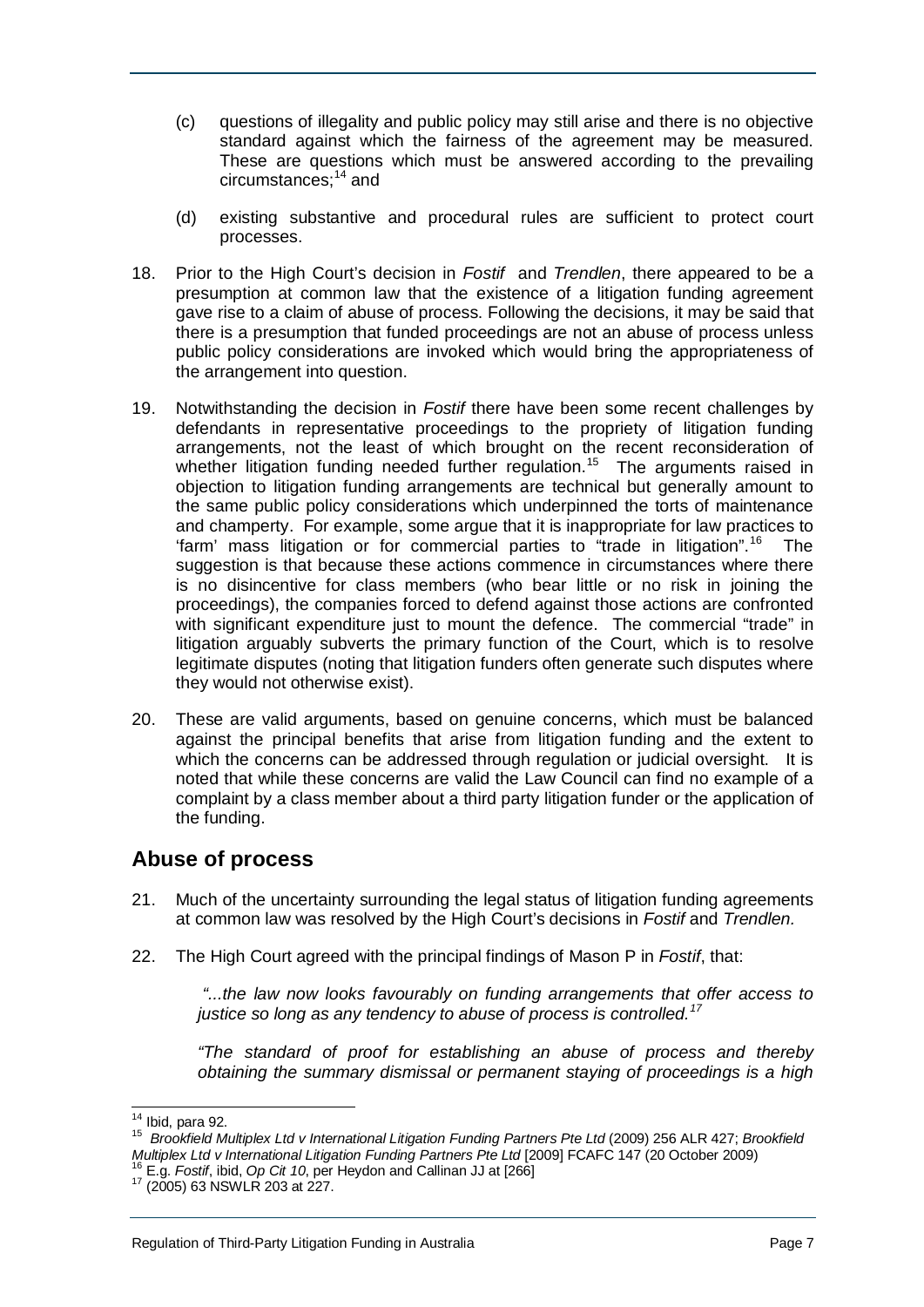*one* (*See* Williams v. Spautz (*1992) 174 CLR 509 at 518-520). Appropriately so, since questions of access to justice are involved."*

- 23. Prior to *Fostif* and *Trendlen,* where an LFC was found to have an excessive degree of control over a funded claim, the Court had ruled that the litigation constituted an abuse of process and stays were granted. For example, in *Clairs Keeley (a Firm) v Treacy & Ors* (2003) 28 WAR 139, the funding agreement between IMF Ltd and the plaintiffs assigned the plaintiffs' cause of action to IMF Ltd, which was held to be, in effect, taking control of the litigation without reference to the plaintiff in any way. In *Marston v Statewide Independent Wholesalers Ltd* [2003] NSWSC 816 the funder had contractually constrained communication between the solicitors and the clients and this was held to be an abuse of process.
- 24. However, following *Fostif* and *Trendlen*, it is clear that the Court is now reluctant to find an abuse of process on the bases previously relied upon. For example, in *Jeffery and Katauskas Pty Ltd v Rickard Constructions Pty Ltd* (2009) 239 CLR 75, the High Court (by majority) rejected the appellant's submission that the failure by the litigation funder to provide security for costs amounted to an abuse of process; while in *Deloitte Touche Tohmatsu v JP Morgan Portfolio Services Limited* (2007) 158 FCR 417, the Full Federal Court summarily rejected arguments by the appellant that there was an abuse of process, following the decision of the High Court in *Fostif*  and *Trendlen*.
- 25. However, notwithstanding recent decisions of the High Court, there may be a need for guidance or regulation to ensure funding agreements are not able to impinge upon the solicitor-client relationship, or in any way constrain the capacity of a lawyer to act the best interests of their client.

## <span id="page-7-0"></span>**What level of control is appropriate?**

26. On the question of control, Mason P in *Fostif* stated that

*"[i]n any event, a measure of control is essential if the funder is to manage group litigation and also protect its own legitimate interests (*Clairs Keeley (No.2) *at*  [124]). The funder's control in the present case is not excessive, especially since *there is a solicitor on the record and since there are representative proceedings under judicial supervision. Firmstone has express written authority from each retailer to proceed as it is doing. One suspects that Firmstone is much better placed than individual retailers to make the forensic decisions necessary to deal with determined and well-informed opponents."*[18](#page-7-1)

- 27. The High Court further noted: "...*that a person who hazards funds in litigation wishes to control the litigation is hardly surprising*."[19](#page-7-2)
- 28. It is evident from the decision of the High Court in *Fostif* and other recent decisions that a significant element of control by the funder in proceedings will generally be tolerated, provided the funding agreement does not offend any rule of public policy. Indeed, the High Court noted the statements of Lord Mustill in *Giles v Thompson*, *[20](#page-7-3)* that the rules against maintenance and champerty reflected "a principle of public policy designed to protect the purity of litigation and the interests of vulnerable litigants". His Lordship referred to the fear that the presence of a funding agreement

<span id="page-7-1"></span> <sup>18</sup> Para [137].

<span id="page-7-2"></span><sup>&</sup>lt;sup>19</sup> *Fostif*, [2006], Ibid 8, per Gummow Hayne and Crennan JJ at para 89.<br><sup>20</sup> [1994] 1 AC 142 at 164.

<span id="page-7-3"></span>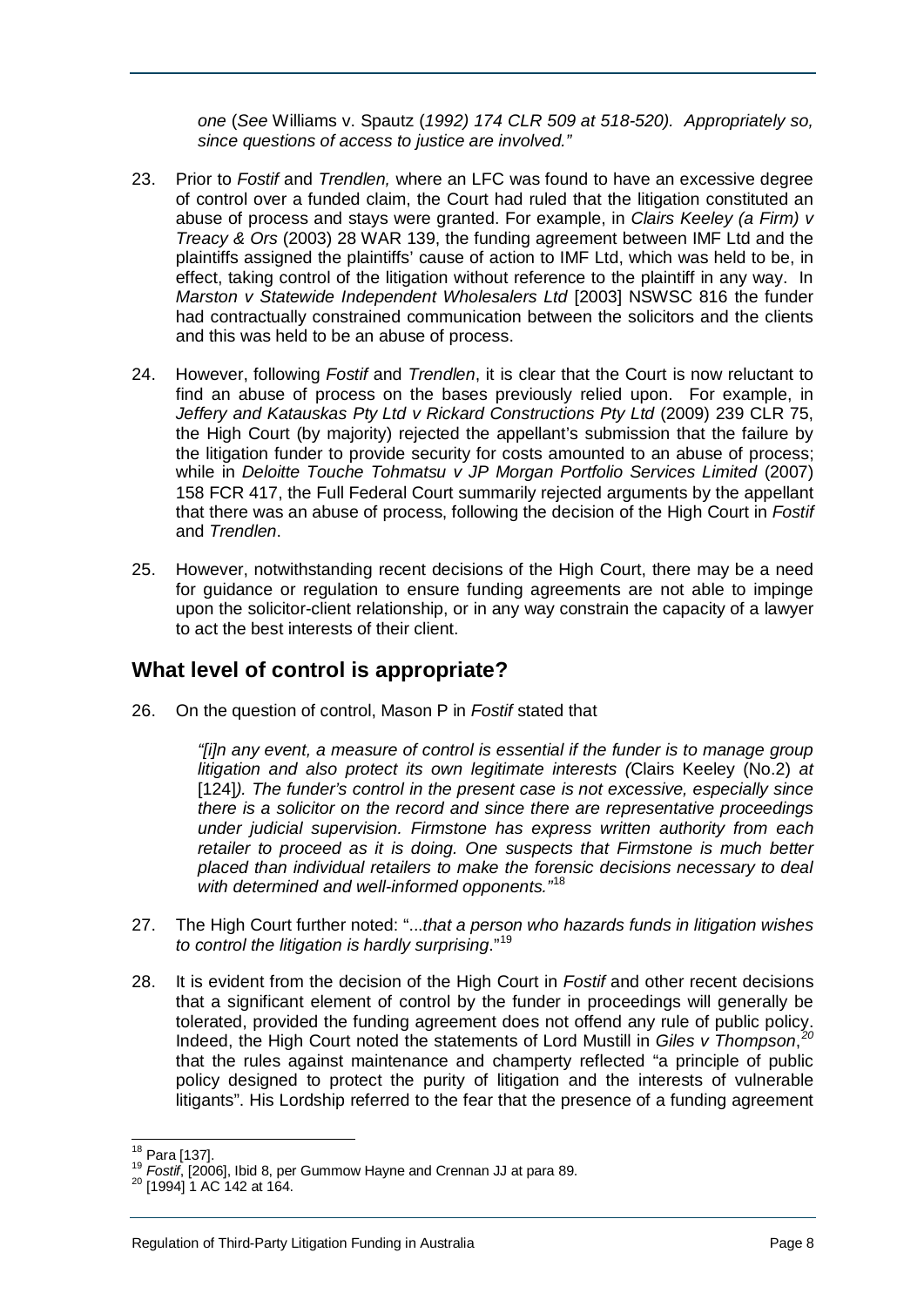could have adverse effects on the processes of litigation and affect the "fairness" of the bargain struck between the funder and the intended litigant.

- 29. In response, the majority of the High Court stated that *"to meet these fears by adopting a rule in either form would take too broad an axe to the problems that may be seen to lie behind the fears"*: [21](#page-8-1)
- 30. In effect, the High Court has dismissed the notion that the existence of a funding agreement is sufficient to constitute an abuse of process – it will always be a question of degree. It is noted that this aspect of the decision has left room for extensive legal arguments regarding the appropriate extent of control by the funder.

## <span id="page-8-0"></span>Access to Justice

- 31. The Law Council considers that the justice system should be accessible to all, regardless of personal wealth. There is considerable public interest in encouraging and supporting mechanisms which improve access to justice.
- 32. In its 1995 report *Costs Shifting: Who pays for litigation?,* the Australian Law Reform Commission (ALRC) stated that *"[c]ost is a critical element in access to justice. It is a fundamental barrier to those wishing to pursue litigation. For people caught up in*  the legal system it can become an intolerable burden.<sup>"[22](#page-8-2)</sup> The cost of litigation is clearly a prohibitive factor for many people seeking to right a civil wrong.
- 33. It is noted that most funded proceedings involve a commercial party, which requires security for the costs of pursuing creditors of an insolvent company. The majority of other cases involve a defendant which has wrongfully obtained a large aggregate benefit from a number of parties, who individually would have no viable prospects of recovery due to the overarching expense of legal action relative to the amount being recovered for each individual. There is clearly a public interest argument that such proceedings should be supported or maintained in order for the plaintiffs to receive any benefit at all.
- 34. The second reading speech accompanying *Federal Court of Australia Amendment Bill 1991*, which introduced Part IVA into the *Federal Court of Australia Act 1976* (Cth) allowing representative proceedings, stated:

*"The Bill gives the Federal Court an efficient and effective procedure to deal with multiple claims. Such a procedure is needed for two purposes. The first is to provide a real remedy, where, although many people are affected and the total amount at issue is significant, each person's loss is small and not economically viable to recover in individual actions. It will thus give access to the courts to those in the community who have been effectively denied justice because of the high cost of taking action.*

*"The second purpose of the bill is to deal efficiently with the situation where the damages sought by each claim are large enough to justify individual actions and*  a large number of persons wish to sue the respondent. The new procedure will *mean that groups of persons, whether they be shareholders or investors, or* 

<span id="page-8-2"></span><span id="page-8-1"></span><sup>&</sup>lt;sup>21</sup> *Fostif* [2006], ibid at para 91.<br><sup>22</sup> Cost Shifting: Who pays for litigation, 1995, ALRC 75, page 17, available at <http://www.austlii.edu.au/au/other/alrc/publications/reports/75/ALRC75.html#ALRC75>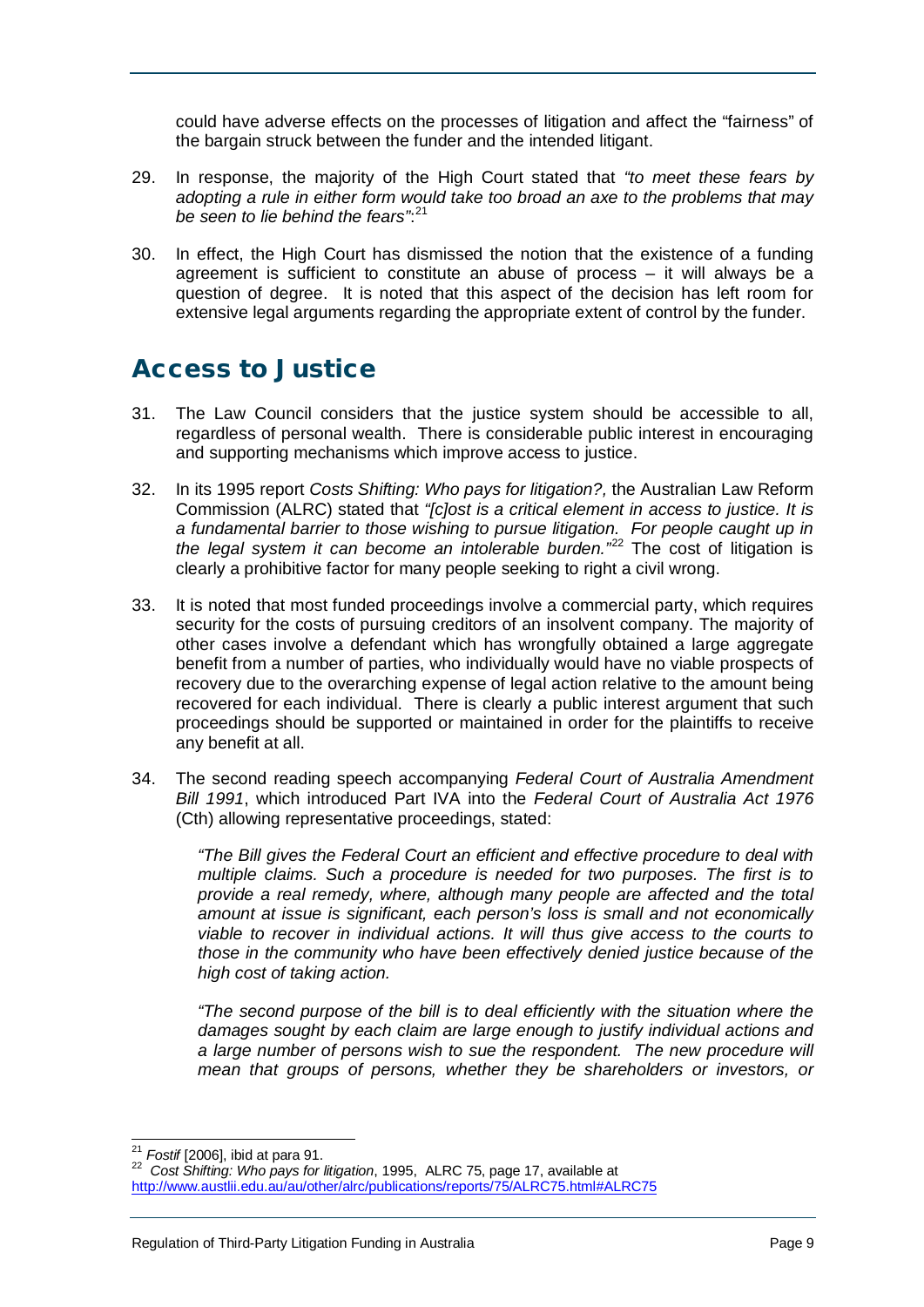*people pursuing consumer claims, will be able to obtain redress and to do so more cheaply and efficiently than will be the case with individual actions."* [23](#page-9-1)

35. In *Fostif*, the High Court recognised the importance of access to justice as a consideration which militates against a decision by the court to stop proceedings for an abuse of process in these circumstances:

*"…it is important to recognise how exceptional it is for a court to bring otherwise lawful proceedings to a stop, as effectively the primary judge did in this case… The Court of Appeal recognised this consideration. Properly, it emphasised that it was for the appellants to establish that the respondent's proceedings constituted an abuse of process*

*…*

*"The importance of access to justice, as a fundamental human right which ought to be readily available to all, is clearly a new consideration that stimulates fresh thinking about representative or 'grouped' proceedings."[24](#page-9-2)*

36. These statements demonstrate the value of representative proceedings to the civil justice system. However, as the following discussion indicates, the cost of these proceedings is often prohibitive without access to funding.

## <span id="page-9-0"></span>**The role of solicitors**

- 37. The Australian legal system is largely inaccessible to most people, except for the wealthy, those who qualify for legal aid (which is generally available only for criminal and family law disputes) or for plaintiffs in those states where private legal assistance schemes exist, such as South Australia and Western Australia (further discussion of these schemes is set out below). There is a 'gap' in the field of legal assistance for the majority, who are generally middle income earners with small to medium sized claims, as well as small to medium-sized businesses.
- 38. In the context of civil litigation, much of this 'gap' is met privately by solicitors offering services on a "no win no fee" basis, usually for an uplift fee to cover the solicitor's risks of covering all expenses and costs of the proceedings<sup>[25](#page-9-3)</sup> (subject to the point made in [39] below)
- 39. The ALRC considered these practices in a later report *"Managing Justice – A review of the federal civil justice system"* [26](#page-9-4) :

*"Many of the parties involved in legal disputes are unable to pay the full costs of the legal advice and representation that they require. They frequently receive assistance from lawyers for less than the market cost of their services, for no cost (pro bono) or on a deferred or delayed charge basis. The lawyer and client may agree there is no charge if the case is unsuccessful or set a fee uplift (a set* 

<span id="page-9-1"></span> <sup>23</sup> Second reading speech for the Bill for the *Federal Court of Australia Amendment Act 1991* (Cth), House of Representatives, Parliamentary Debates, Hansard, 14 November 1991 at 3174.<br><sup>24</sup> Fostif [2006], Ibid *Op Cit 10*, per Kirby J at [143]-[145].

<span id="page-9-2"></span>

<span id="page-9-3"></span><sup>&</sup>lt;sup>25</sup> Whilst conditional fee arrangements are generally permitted in most Australian jurisdictions, it must be noted that access to justice in NSW has been significantly curtailed by the *Legal Profession Amendment Act 2005* (NSW), which introduced a ban on uplift fees in damages claims. This has effectively removed the capacity of law firms to incorporate the risk of accepting cases on a 'no win, no fee' basis into their fee structure, making speculative damages claims virtually untenable in that jurisdiction, to the significant detriment of impecunious plaintiffs.

<span id="page-9-4"></span><sup>26</sup> *Managing Justice – A review of the federal civil justice system*, (January 2000), ALRC 89 – see Executive Summary, available a[t http://www.austlii.edu.au/au/other/alrc/publications/reports/89/.](http://www.austlii.edu.au/au/other/alrc/publications/reports/89/)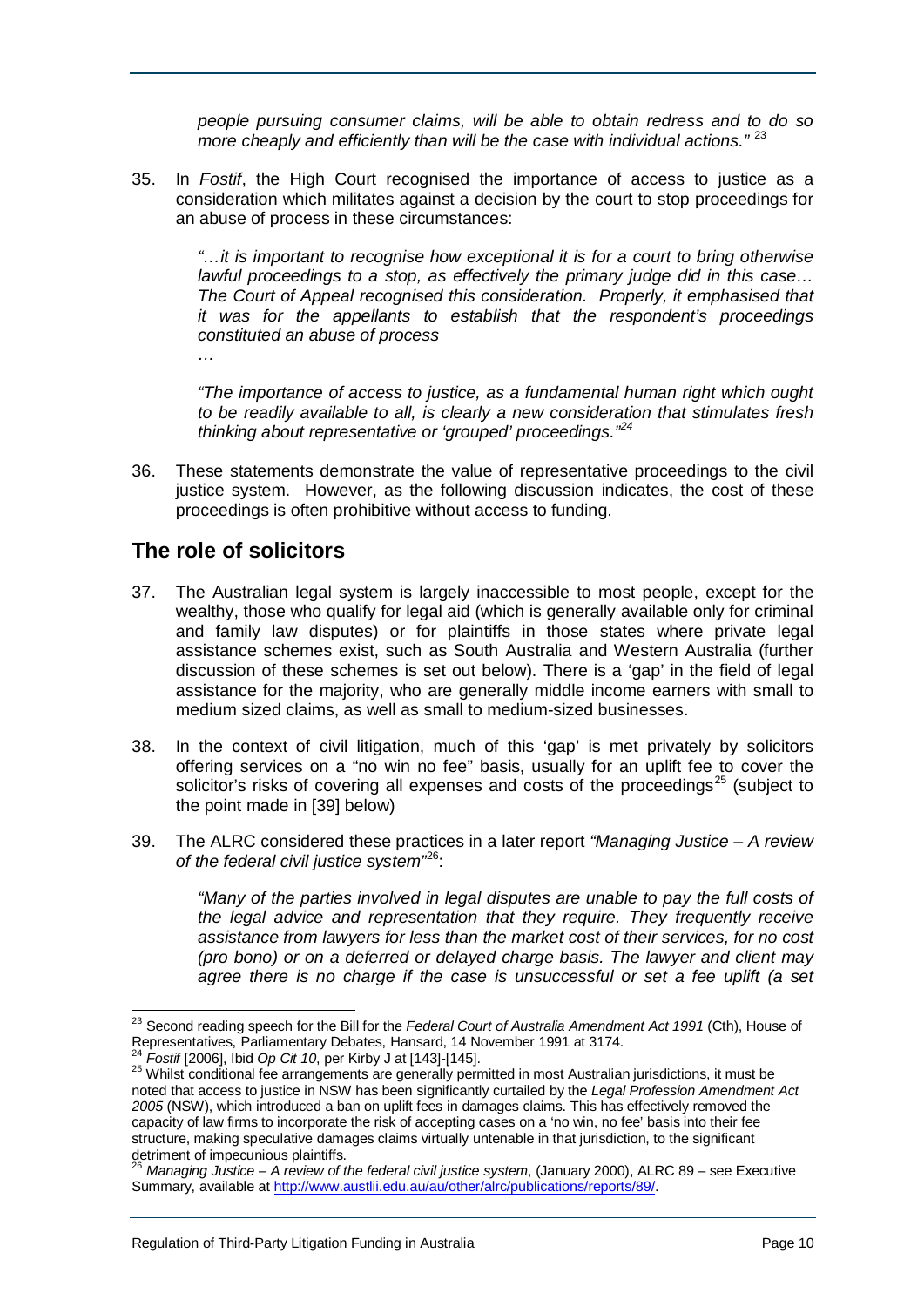*percentage increase) which is generally drawn from the client's award if successful, or other contingency fee arrangement. There are some restrictions on contingency fee arrangements. The Commission found these arrangements, and significant pro bono work from the legal profession, were common practices in federal jurisdiction. In some case types, lawyers carry much of the financial risk and provide considerable low cost assistance in litigation. The Commission commends and supports such practices."*

- 40. While conditional fee arrangements are generally permitted in most Australian jurisdictions, it must be noted that access to justice in NSW has been significantly curtailed by the *Legal Profession Amendment Act 2005* (NSW), which introduced a ban on uplift fees in damages claims. This has effectively removed the capacity of law firms to incorporate the risk of accepting cases on a 'no win, no fee' basis into their fee structure, making speculative damages claims virtually untenable in that jurisdiction, to the significant detriment of impecunious plaintiffs.
- 41. However, it is generally not viable for most law firms to fund representative proceedings on a conditional basis. Facilitated opt-out class actions were introduced to assist some to access justice but a number of firms that have tried to run class actions on a conditional fee basis have failed. The price of failure is too high for many to risk it again. Only major firms with significant capital reserves have the financial capacity to fund large-scale commercial litigation – and generally not more than one at a time, due to the high risk and cost involved. While law firms are able to facilitate access to justice for some, this work is but a fraction of the overall assistance required for plaintiffs in this area.
- 42. When a Part IVA class action proceeds on a conditional fee basis the lead applicant must bear all the risk, including the risk of an adverse costs order and the law firm must be willing to risk years and millions to take it through to conclusion. LFCs offer, in some circumstances, a way to take the meritorious claim forward. $27$

## <span id="page-10-0"></span>**The role of funders**

- 43. The role of LFCs in the civil justice system has been endorsed in recent years as a means of ensuring justice is served in circumstances where the cost, relative to the amount being claimed, is too great to be borne by law firms or individual claimants.
- 44. LFCs generally fund less risky commercial proceedings, where the award is more easily quantifiable according to the financial loss of the claimants. Proceedings involving personal injury or recoveries that are assessed according to an "approximate" loss are generally considered too risky for funders that engage in proper due diligence, particularly when success is less certain.
- 45. Given the efficiency of dealing with multiple claims, noted in the comments of the High Court in *Fostif*, above, there is clearly a public interest in a robust litigation funding market where sufficient capital is available to underwrite the risks associated with large group claims. These benefits could extend, for example, to people injured in major industrial accidents, mass latent injury claims against corporations or other entities, where there is evidence of negligence or recklessness as to employee or community safety, claims for injuries resulting from environmental damage or defective products, etc.

<span id="page-10-1"></span> $27$  Although note the difficulty identified in paragraphs 40-48 below.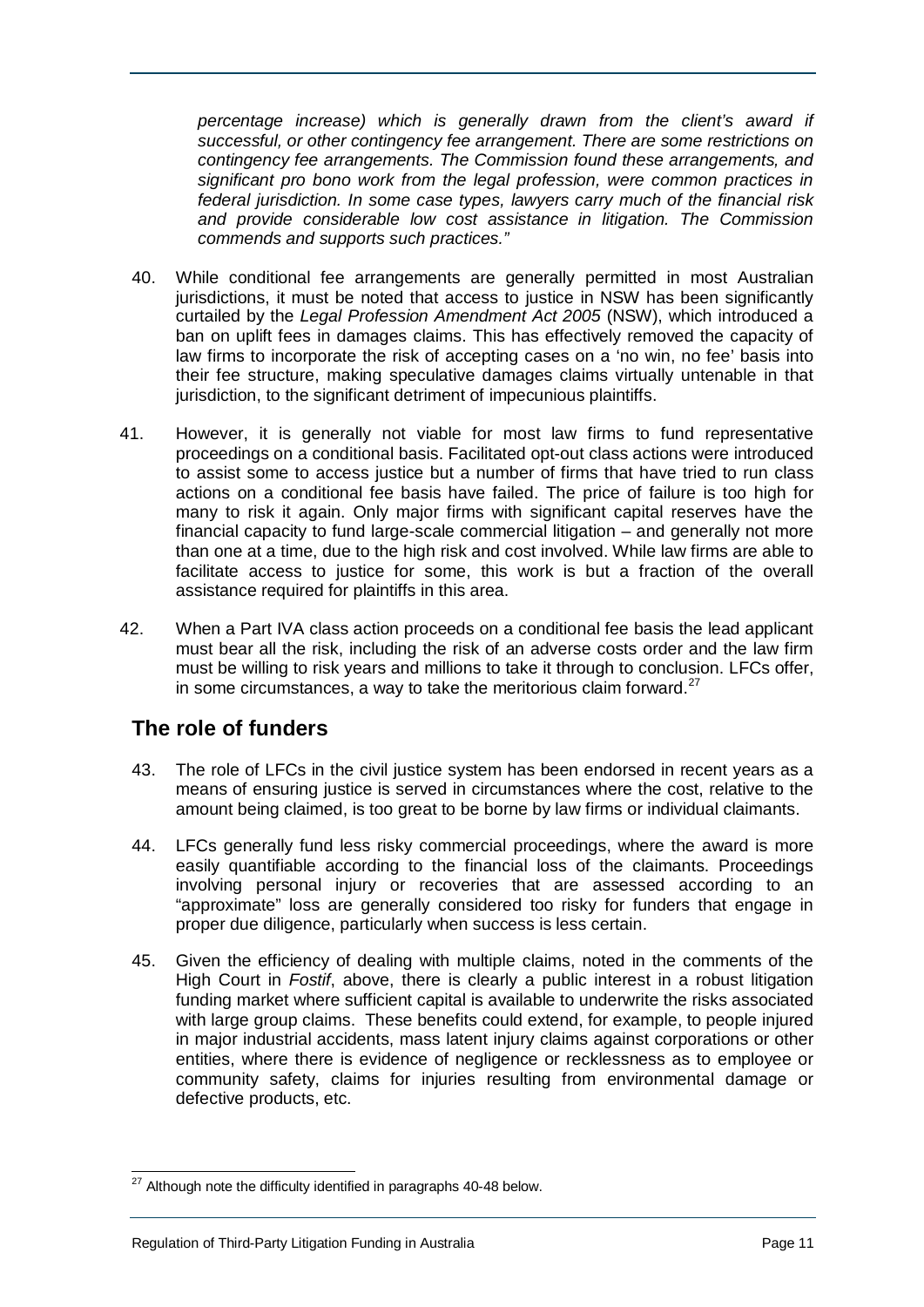46. Justice French of the Federal Court of Australia (as he then was) in a paper presented at the Second Anti Trust Spring Conference on 29 April 2006 discussed the efficiency of representative proceedings:

*"It may be said that the evolution of arrangements under which the costs risk of complex commercial litigation can be spread is arguably an economic benefit if it supports the enforcement of legitimate claims. If such arrangements involve the creation of budgets by commercial funders which are knowledgeable in the costs of litigation it may inject an element of commercial objectivity into the way in which such budgets are framed and the efficiency with which the litigation is conducted. The formation of such a budget does not amount to the assumption by the funder of control of the conduct of the litigation. It is not for the court to judge such arrangements as contrary to the public interest unless it can be shown that a particular arrangement threatens to compromise the integrity of the court's processes in some way. See* QPSX v. Ericsson (No. 3) *(2000) 66 IPLR 277 at 289 – 90*"*.*

47. It should also be noted that the new s 37M of the *Federal Court of Australia Act* imposes upon all courts an "*overriding purpose"* to resolve the real issues before the court as quickly, inexpensively and efficiently as possible.<sup>[28](#page-11-1)</sup>

## <span id="page-11-0"></span>**Private regulation of public laws**

- 48. Class actions by consumers, shareholders or other groups with a common complaint perform a private regulatory function.
- 49. In essence, class actions are used to address market failure. Companies which overcharge for goods and services or negligently cause losses in share value, for example, may not suffer any consequences by way of government regulation or enforced restitution. However, class actions enable a group of claimants with a common interest to redress misconduct and recover their losses efficiently, thereby addressing the market failure.
- 50. The counter-argument is that third party litigation funders and the lawyers who work with them 'farm' for cases by identifying the causes of action and actively finding the clients to pursue a claim or claims. For example, following a sharp reduction in share price for a publicly listed company, a litigation funder or law practice may investigate to determine whether a failure or breach of duties by the company's board contributed to the losses and subsequently invite shareholders to opt-in to a claim against the company to recover compensation for the reduction in share price. This activity is criticised as performing the role of a regulator rather than that or a private solicitor acting on instructions.
- 51. It is argued that the primary function of the Court is subverted by these kinds of disputes, which exist only because unrelated parties are conducting a business of trafficking litigation. In *Fostif*, Callinan and Heydon JJ said:

*"… The purpose of court proceedings is not to provide a means for third parties to make money by creating, multiplying and stirring up disputes in which those third parties are not involved and which would not otherwise have flared into active controversy but for the efforts of the third parties, by instituting proceedings purportedly to resolve those disputes, by assuming near total control of their conduct, and by manipulating the procedures and orders of the court with the* 

<span id="page-11-1"></span> <sup>28</sup> Note also s 56 of the *Civil Procedure Act 2005 (NSW)* recent provisions in Victoria (Nick, check)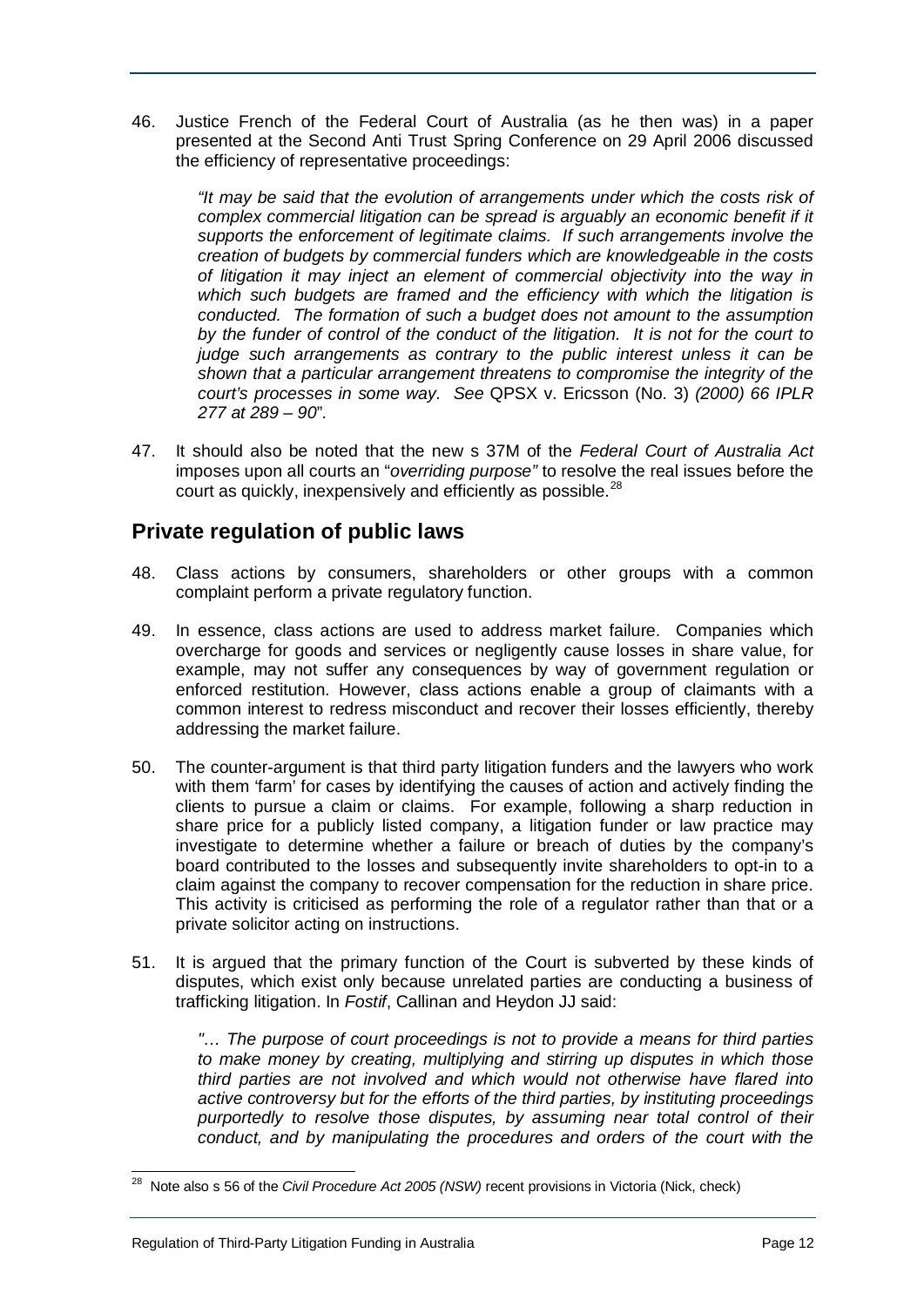*motive, not of resolving the disputes justly, but of making very large profits. Courts are designed to resolve a controversy between two parties who are before the court, dealing directly with each other and with the court: the resolution of a controversy between a party and a non-party is alien to this role. Further, public confidence in, and public perceptions of, the integrity of the legal system are damaged by Litigation in which causes of action are treated merely as items to be dealt with commercially."*

52. The 'private regulation' argument survives this criticism, to a significant extent, because there is little other recourse for recovery of losses or ill-gotten gains in circumstances where the value of the loss for each person is too low to contemplate the expense and risk of litigation and there is no regulatory process to enforce recovery. Arguably, the Federal Government could require the Australian Securities and Investments Commission (ASIC) or the Australian Competition and Consumer Commission (ACCC) to investigate complaints and, where necessary, issue orders or prosecute the alleged misconduct. However, such an approach would be unlikely to result in restitution for those who have suffered losses.

## <span id="page-12-0"></span>Regulation of Litigation Funding

- 53. Presently in Australia, there is no formal regulatory framework applying to litigation funders. Litigation funding is controlled largely by supervision of the Court, the *Trade Practices Act 1974,* the *Federal Court of Australia Act 1976* and other State/Territory consumer protection legislation. At common law, there are no formal restrictions on litigation funding arrangements other than the Rules of the Court and the Court's consideration of whether the proceedings constitute an abuse of process (an avenue of objection which has been substantially narrowed by the High Court's ruling in *Fostif* and *Trendlen*).
- 54. Despite the High Court's ruling in *Fostif* and *Trendlen* cases,<sup>[29](#page-12-2)</sup> there continues to be substantial satellite litigation in funded matters involving wasteful litigation over the legitimacy of the funding arrangements. Some have argued that the lack of a legislative framework for litigation funding at the federal or State/Territory level may propagate uncertainty, notwithstanding the High Court's approbation of litigation funding arrangements. Accordingly, there have been calls to establish a formal regulatory framework for litigation funders, both to protect consumers and to ensure the ongoing viability of third party litigation funding.

## <span id="page-12-1"></span>**Multiplex decision**

55. On 20 October 2009, the Full Court of the Federal Court (Court) found in the Multiplex decision<sup>[30](#page-12-3)</sup> that Maurice Blackburn Pty Ltd and/or International Litigation

<span id="page-12-2"></span> <sup>29</sup> *Campbells Cash and Carry Pty Ltd v Fostif Pty Ltd* (2006) 229 CLR 386; 229 ALR 58; [2006] HCA 41; *Mobil Oil Australia Pty Ltd v Trendlen Pty Ltd* [2006] HCA 42.

<span id="page-12-3"></span><sup>30</sup> *Brookfield Multiplex Ltd v International Litigation Funding Partners Pte Ltd* (2009) 256 ALR 427; *Brookfield Multiplex Ltd v International Litigation Funding Partners Pte Ltd* [2009] FCAFC 147 (20 October 2009)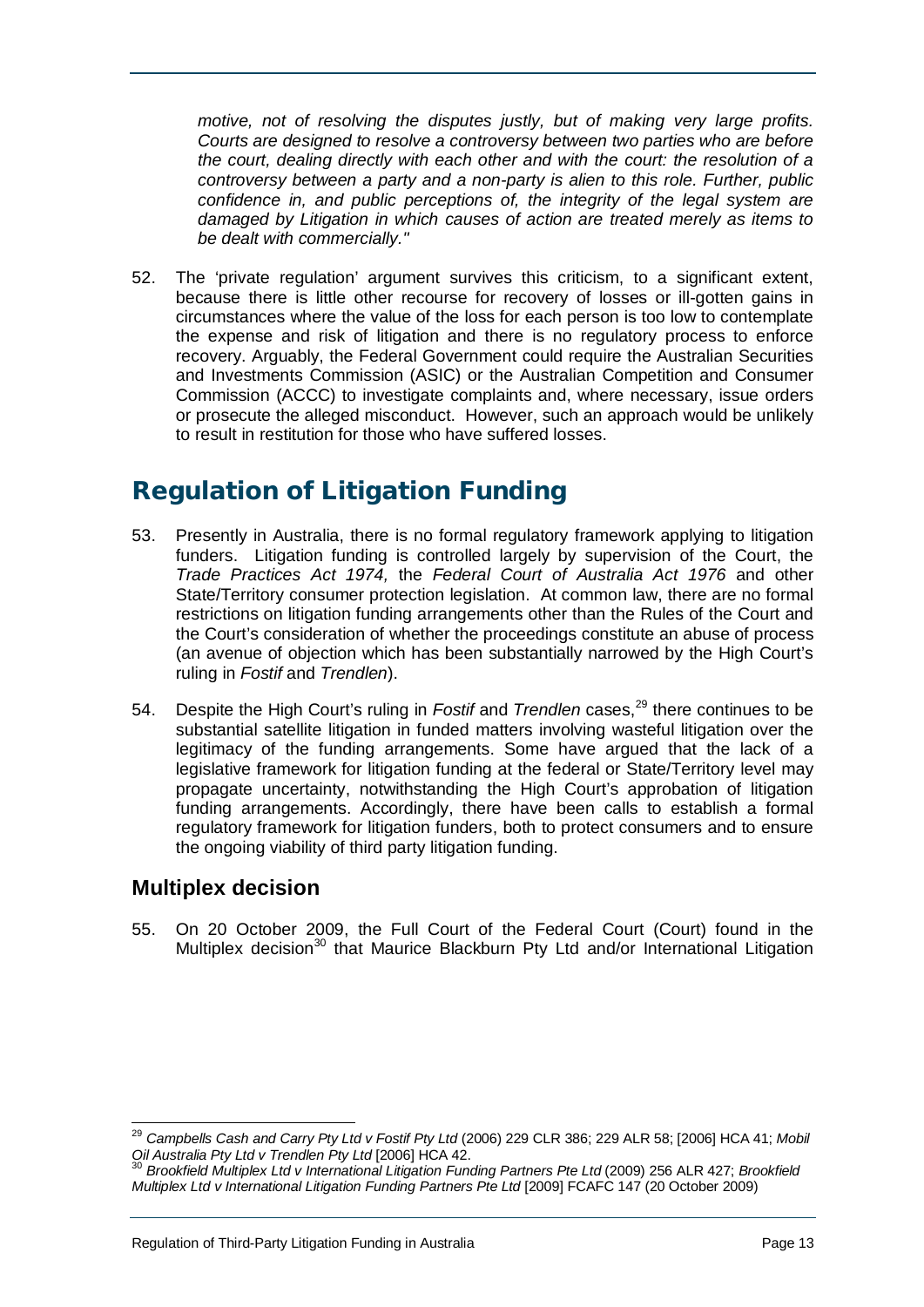Funding Partners Inc were involved in the conduct of an unregistered managed investment scheme. [31](#page-13-1)

- 56. As a result of the Court's finding, all litigation funding schemes involving more than 20 potential claimants had to be registered with the ASIC and satisfy the requirements of the *Corporations Act 2001* (Cth), including the appointment of a suitably qualified responsible entity, unless.
	- (a) an exception applies under the Corporations Act, such as the "sophisticated investors" exemption under Chapter 6D; or
	- (b) an exemption is obtained from ASIC.

#### <span id="page-13-0"></span>**Federal Government's response to the Multiplex decision**

- 57. In response to the Court's finding, the Commonwealth Treasury convened a round table discussion in Sydney on 10 March 2010 for selected stakeholders, in order to discuss the government's immediate response to the Multiplex decision.
- 58. On 4 May 2010, the then Minister for Superannuation, Financial Services and Corporate Law, the Hon Chris Bowen MP, announced that the Federal Government would overturn the Multiplex decision by implementing a regulatory carve-out for funded class actions.<sup>[32](#page-13-2)</sup> In doing so, the Minister cited the considerable benefits of litigation funding and class actions as an efficient access to justice mechanism and noted the lack of any significant contingent risks for consumers.
- 59. The Federal Government recognised that class actions are already subject to a regulatory regime consisting of Commonwealth and State legislation, court rules, and the legal profession rules protecting the interests of clients. Therefore, the government did not consider it necessary to impose further regulatory burdens for litigation funders.
- 60. The Minister also announced that the Federal Government is considering providing an exemption from the licensing and other requirements in Chapter 7 of the Corporations Act, subject to appropriate arrangements being put in place to manage conflicts of interest. ASIC may produce a regulatory guide about managing the conflicts of interest that may arise, following a public consultation process.
- 61. On 7 May 2010, ASIC released an Interim Class Order in relation to funded representative proceedings, which exempted funded proceedings from the definition of managed investment schemes in s 9 of the Corporations Act and the disclosure requirements which follow.<sup>[33](#page-13-3)</sup> The Interim Class Order also exempted funders, lawyers and their representatives from the requirement to hold an Australian

<span id="page-13-1"></span><sup>&</sup>lt;sup>31</sup> The Multiplex MIS Full Court decision resulted from an appeal from a decision of the docket judge in the Multiplex case, Finkelstein J, who typified the application by Multiplex as an attempt to stop the class action in its tracks. He found that the litigation funding arrangements were not a managed investment scheme, and observed that: "[t]he essence of a managed investment scheme, stripped of all its technicalities, is a scheme in which people invest money (or money's worth) in a common venture with the expectation of profit that will result from the efforts of others. That is not what has happened here." *(Brookfield Multiplex Limited v International Litigation Funding Partners Pte Ltd (No 3)* [2009] FCA 450 (6 May 2009) at [37])

<span id="page-13-2"></span><sup>32</sup> Minister for Superannuation, Financial Services and Corporate Law, the Hon Chris Bowen MP, *Government Acts to Ensure Access to Justice for Class Action Member* (4 May 2010), available at

[http://mfsscl.treasurer.gov.au/DisplayDocs.aspx?doc=pressreleases/2010/039.htm&pageID=003&min=ceba&](http://mfsscl.treasurer.gov.au/DisplayDocs.aspx?doc=pressreleases/2010/039.htm&pageID=003&min=ceba&Year=&DocType=0)<br>Year=&DocType=0.

<span id="page-13-3"></span><sup>&</sup>lt;sup>[33](http://mfsscl.treasurer.gov.au/DisplayDocs.aspx?doc=pressreleases/2010/039.htm&pageID=003&min=ceba&Year=&DocType=0)</sup> Australian Securities and Investment Commission (ASIC), *ASIC Class Order [CO 10/333] – Funded representative proceedings and funded proof of debt arrangements*, available at [http://www.asic.gov.au/asic/pdflib.nsf/LookupByFileName/co10-333.pdf/\\$file/co10-333.pdf.](http://www.asic.gov.au/asic/pdflib.nsf/LookupByFileName/co10-333.pdf/$file/co10-333.pdf)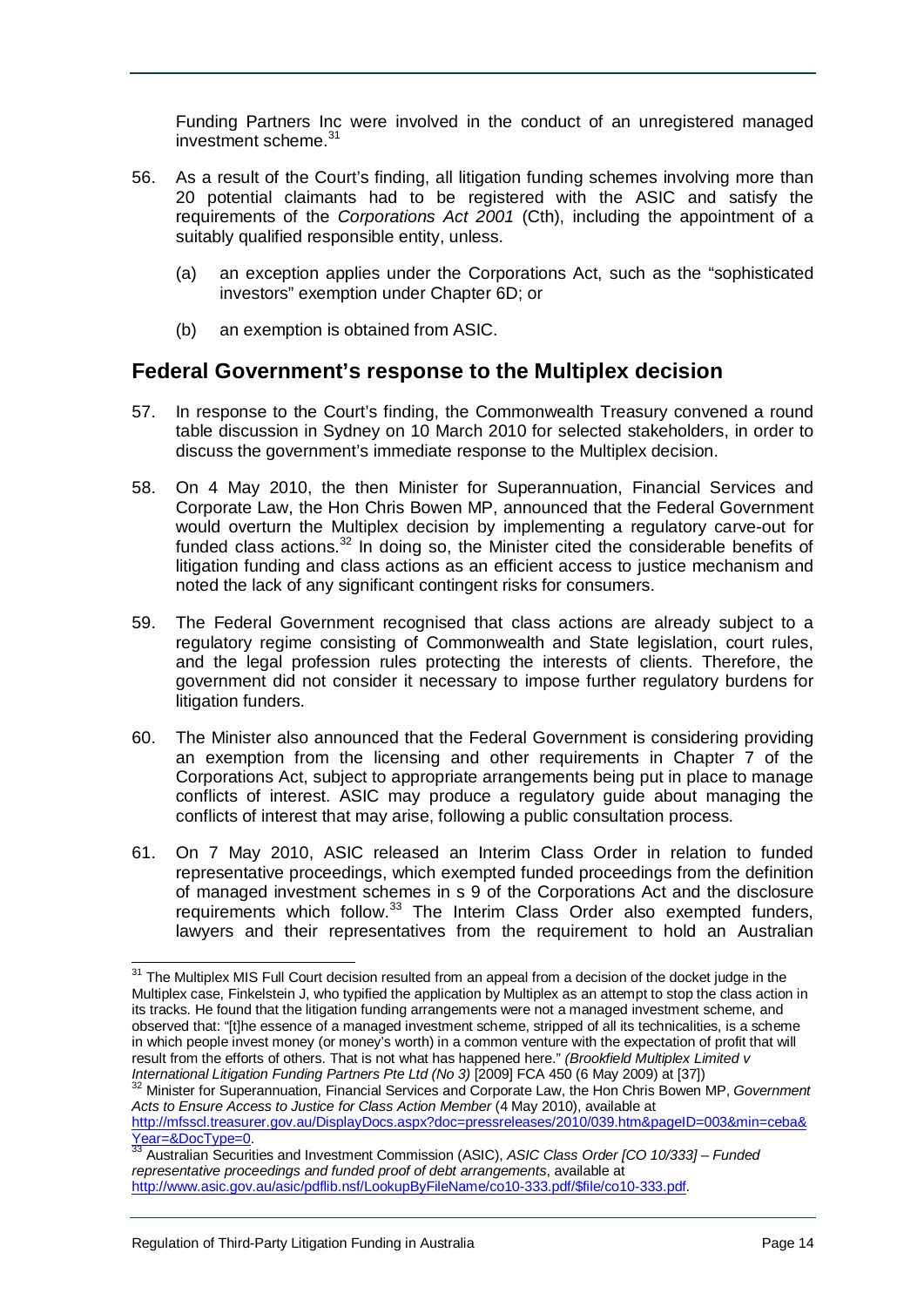Financial Service Licence (AFSL) or act as an authorised representative of a licensee to provide financial services associated with funded proceedings.

- 62. The relief means that current funded representative proceedings and proof of debt arrangements can progress and new funded representative proceedings and proof of debt arrangements can be commenced without needing to comply with specific requirements, including:
	- (a) registering the scheme with ASIC;
	- (b) adopting a complying constitution and compliance plan for the scheme;
	- (c) appointing an AFS licensed public company as 'responsible entity';
	- (d) preparing a Product Disclosure Statement; and
	- (e) providing ongoing disclosure to members of the scheme.
- 63. In September 2010, ASIC issued a further Class Order, extending relief until 31 March 2011. In February 2011 ASIC issued another Class Order extending relief until 30 June 2011.
- 64. ASIC has advised that, once a regulatory reform is introduced, giving effect to the Minister's announcement on 4 May 2010, ASIC will release draft 'guidelines' for consultation, which will address conflicts of interest between funders, class action lawyers and their clients. It is expected that the regulations will be released for comment by Treasury in May, and introduced in order to have effect by 1 July 2011.

## <span id="page-14-0"></span>*The Chameleon Mining case*

- 65. In *International Litigation Partners Pte Ltd v Chameleon Mining NL* [2011] NSWCA 50 the NSW Court of Appeal found that the litigation funder was required to hold a financial services licence as the funding agreement between Chameleon and the funder was a 'financial product'. It was the Court's view that the agreement involved 'managed financial risk' as per section 763A of the *Corporations Act 2001* (Cth).
- 66. Despite the decision of the NSW Court of Appeal there is unlikely to be any practical effect on litigation funders due to ASIC Class Order 10/333, which exempts litigation funders from holding a financial services licence.
- 67. However, the decision raises policy questions as to whether litigation funders should be excluded from the financial services regulation if they are providing financial services, even where risk to consumers may be remote.

## <span id="page-14-1"></span>Arguments against financial services regulation

- 68. The Law Council acknowledges the following arguments favouring limited regulation of litigation funding arrangements:
	- (a) Group members in class actions are protected by the Court and by statute in the following ways:
		- (i) class actions are regulated under the class action provisions contained in Part IVA of the Federal Court of Australia Act and the equivalent State provisions;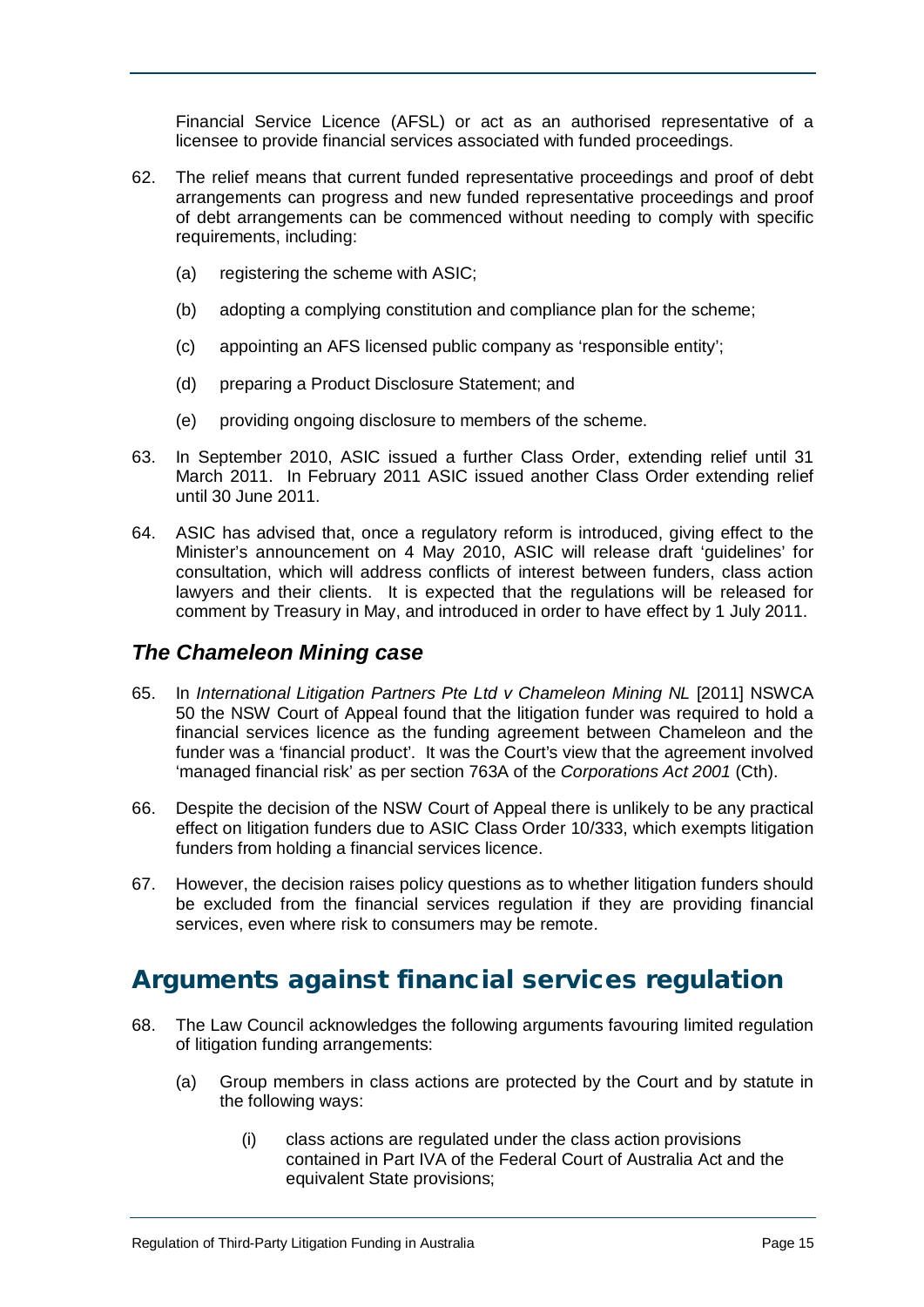- (ii) section 33V of Part IVA of the Federal Court of Australia Act provides that court approval is required for a settlement or discontinuance. Any settlement must be fair, reasonable, adequate and in the interests of the group members, which includes fairness as between group members;
- (iii) the Federal Court has a general supervisory power to make orders to ensure that "justice is done" in s 33ZF of Part IVA of the Federal Court of Australia Act;
- (iv) class actions are conducted by solicitors whose conduct is regulated by the *Legal Profession Act* in each state and territory and by their duty as officers of the court conducting the litigation;
- (v) the proceeds of a class action are received by a solicitor who has a statutory obligation to pay the monies into a regulated and audited trust account, which is also protected by a statutory compensation scheme.
- (b) Pro forma funding applications used by major litigation funders contain standard provisions, which mitigate the key risks that are commonly argued to arise for class members.
- (c) It is difficult to assess what risks might arise for fidelity funds and professional indemnity insurance policies, however class members generally do not contribute any funds to meet costs.

## <span id="page-15-0"></span>Outstanding Issues

69. The Law Council is concerned that a number of policy issues relevant to funded class actions remain unresolved and must be given due consideration by both the government and the legal profession. These issues are summarised, as follows:.

## <span id="page-15-1"></span>**Professional duties of lawyers**

- (a) Whether there is a need for further regulation, by way of professional conduct rules or Legal Practice Acts, of the role of legal professionals in funded proceedings;
- (b) Whether legal professionals who conduct class actions can remain sufficiently independent from litigation funders to avoid any conflict of interest toward their clients;
- (c) Whether limits should be imposed on a funder's control so that primacy is given to the lawyer's obligation to the court;
- (d) The potential risk for legal professional fidelity funds or professional indemnity insurance schemes should a case emerge in which a large class of funded litigants takes action against the fidelity fund or law practice for negligence or some other impropriety;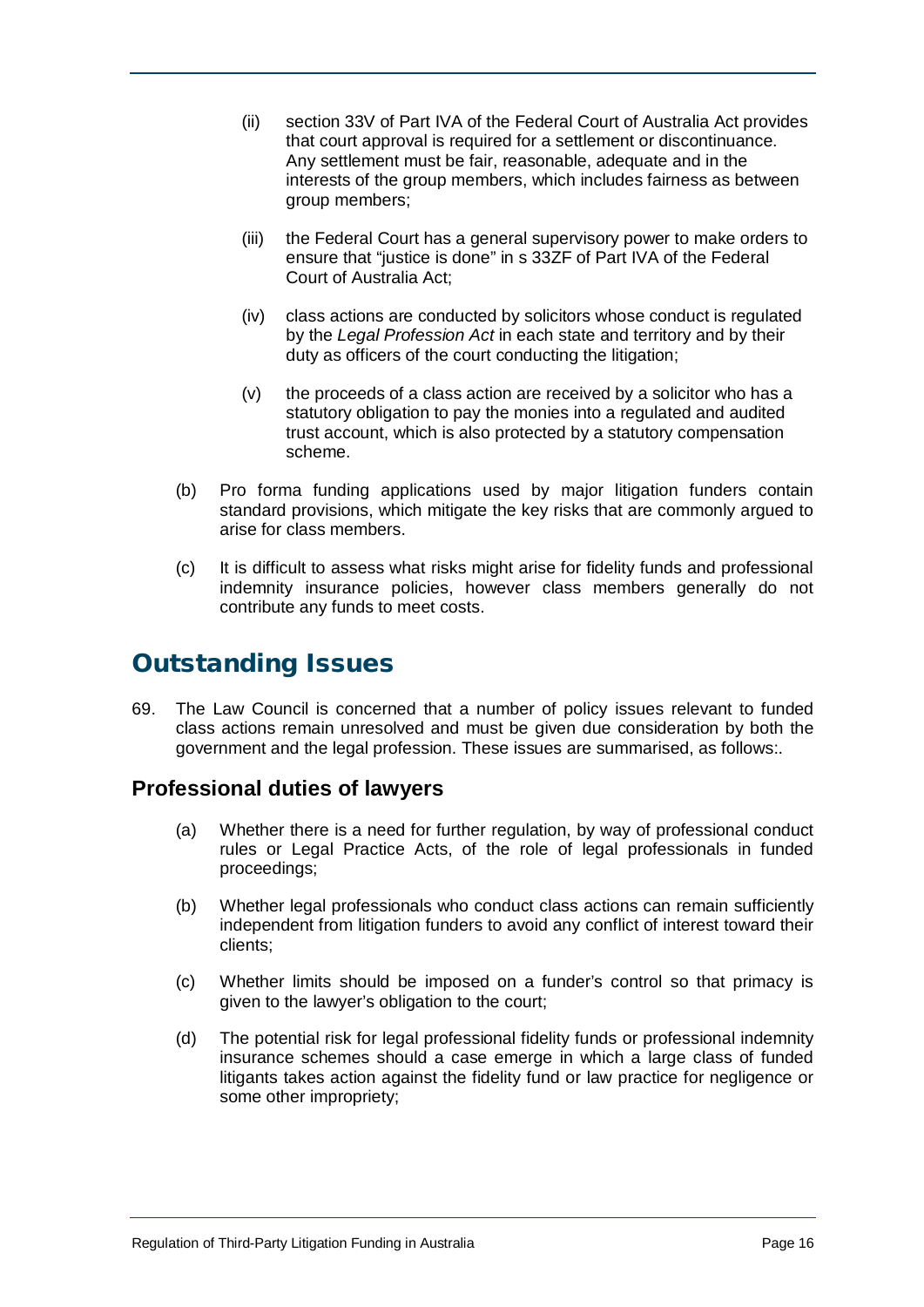## <span id="page-16-0"></span>**Duties of and restrictions on litigation funders**

- (e) The need for guidance over conflicts of interests for funders, including prohibition on acting for opposing/related parties in proceedings;
- (f) Whether funders ought to be regarded as owing fiduciary duties to funded litigants.
- (g) Whether additional regulation is required to minimise the consequences of a major collapse or malfeasance by a litigation funder, which might leave the defendant with no recourse to recover costs; and
- (h) Whether a prudential requirement should be put in place to ensure that the funder has the resources to pay any adverse costs order, and in the instance that such an order is made, whether legislative provisions should be put in place to compel the payment of an adverse costs order by the funder.

## <span id="page-16-1"></span>Law Council Position

- 70. The Law Council notes that there is room for ASIC issued guidelines or appropriate regulation of the activities of litigation funders. However, the Law Council does not support regulation of legal practitioners in respect of their engagement with litigation funders and clients supported by them outside the national legal profession regulatory framework. Accordingly, it will be necessary to consider the extent to which the guidelines are complementary to the regulation of the legal profession and do not encroach on the harmonised national legal profession regulatory framework.
- 71. The Law Council considers that the following matters could be addressed in the guidelines or through appropriate regulation of the litigation funding industry:

## <span id="page-16-2"></span>**Restriction on legal work**

Clarification of restrictions on litigation funders performing legal work

72. Just as there exist general prohibitions against legal practitioners dealing in financial products or charging "contingency fees" in litigation, litigation funders should be prevented from performing legal work on behalf of the lead applicant or class members in funded proceedings.

## <span id="page-16-3"></span>**Control over proceedings**

Guidance as to the appropriate level of control by funders over the class action proceedings

73. Whilst acknowledging, as did the High Court in *Fostif*, *that a person who hazards*  funds in litigation naturally wishes to control the litigation,<sup>[34](#page-16-4)</sup> it is considered reasonable that a third party, whose only interest in the dispute is a financial stake in the outcome, should have some limits placed on their control over the proceedings. Solicitors, regardless of whether an uplift fee is involved, are required to act in the best interests of the client at all times and must generally seek instructions before making significant decisions with respect to their client's claim.

<span id="page-16-4"></span> <sup>34</sup> *Fostif*, [2006], Ibid 8, per Gummow Hayne and Crennan JJ at para 89.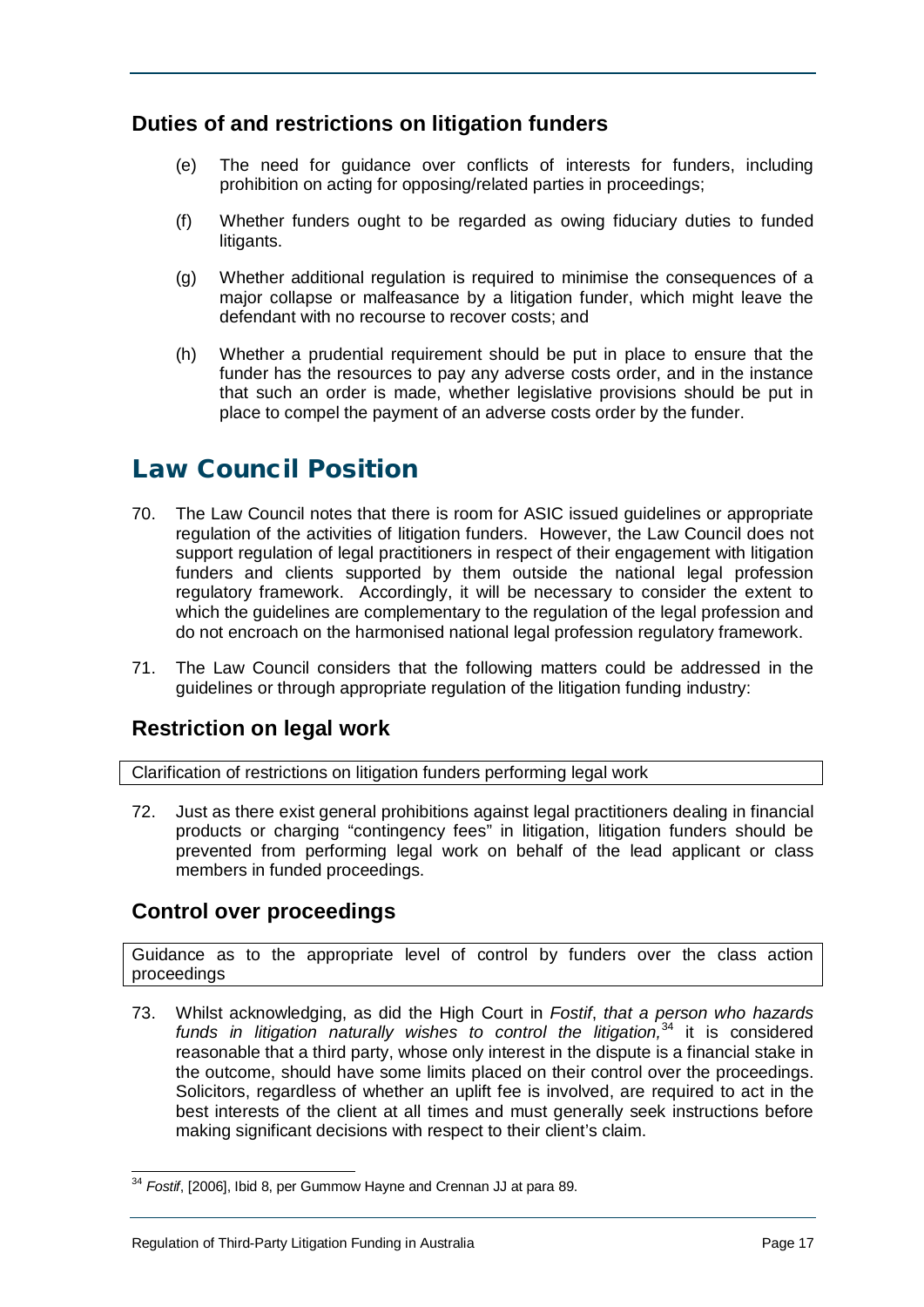## <span id="page-17-0"></span>**Transparency**

Improved transparency in pricing practices under litigation funding agreements

Improved disclosure requirements in relation to some or all terms of the funding agreements to potential litigants

Requirement that litigation funders disclose existence of funding agreement to the Court, as well as the identity of the funder

Requirement that lead applicant advise defendant if litigation funding agreement does not contain a costs indemnity clause

Requirement that the lead applicant provide a sealed copy of the litigation funding agreement to the Court

- 74. Just as insurers and financial institutions are generally required to fully disclose all costs associated with their policies, derivatives and products, it is reasonable to expect litigation funders to meet a certain standard of transparency, to ensure the client understands and agrees to the terms of the arrangement prior to entering into it.
- 75. Applicants should be required to advise the Court if they have entered into a litigation funding agreement or insurance arrangement, under which a third party will indemnify the applicant(s) in respect of any costs in the proceedings; and to advise the Court and the respondent of the litigation funder's identity.
- 76. It is also reasonable to expect that the lead applicant should advise the respondent in the proceedings if the litigation funder has not agreed to indemnify the class in respect of an adverse costs order made by the Court.
- 77. To ensure transparency, while protecting the applicants from disclosing the exact terms of the litigation funding agreement, the lead applicant should be required to provide a sealed copy of the litigation funding agreement to the Court, to enable appropriate supervision by the Court without disclosing the terms of private contractual agreements to other parties.

## <span id="page-17-1"></span>**Prudential regulation**

Prudential regulation of litigation funders

78. As litigation funders' pricing practices are generally a product of assessing risks associated with litigation, in a manner similar to general insurance products, there may be merit in considering whether oversight by the Australian Prudential Regulation Authority might be appropriate.

## <span id="page-17-2"></span>**Offshore funders**

Regulation of offshore litigation funders

79. Offshore litigation funders may present additional risks to those presented by litigation funders domiciled in Australia. Those risks are controlled, to a certain extent, by the ordinary practice of parties requesting security for costs. However, consideration should be given to any additional risks that might be posed by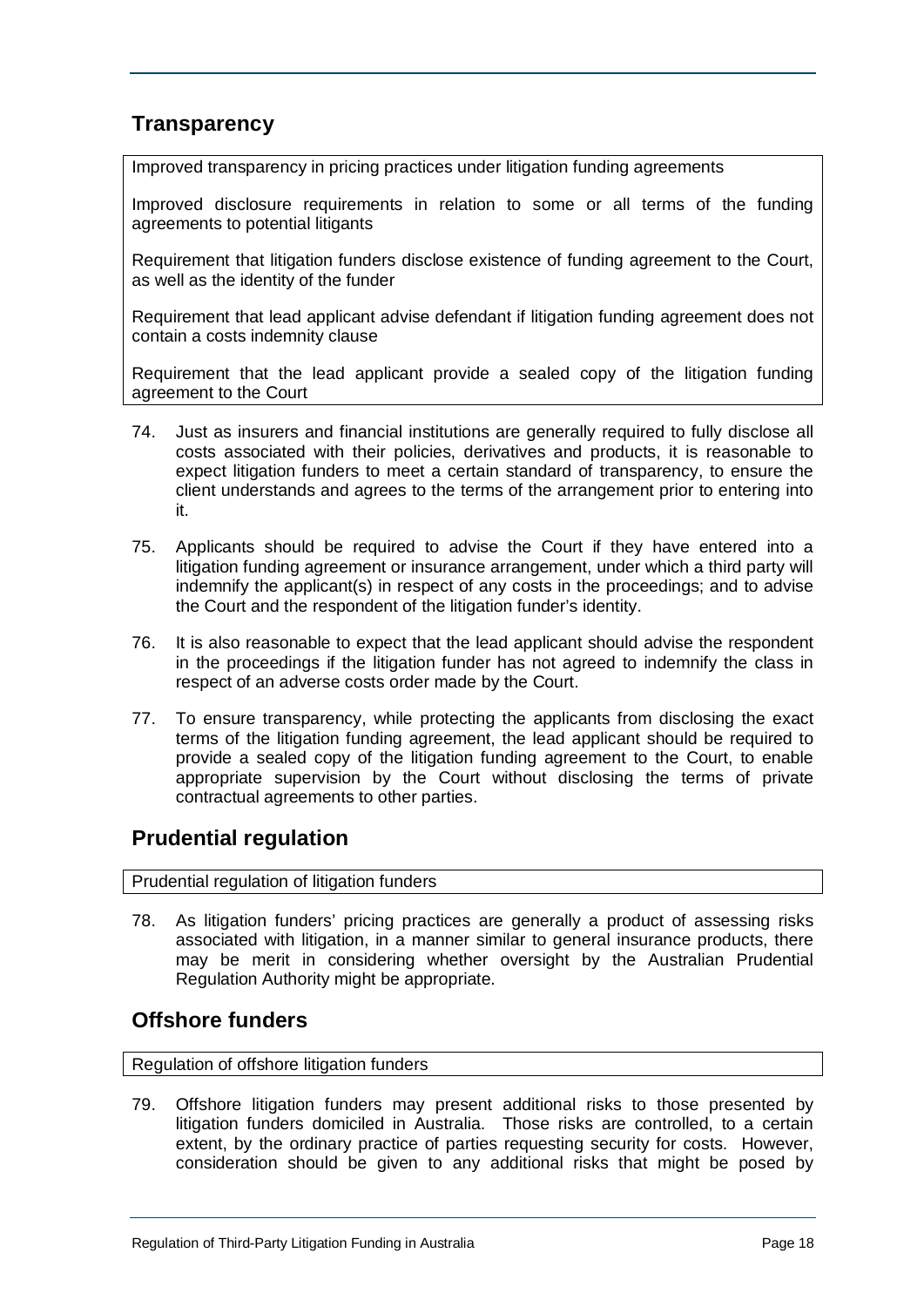offshore litigation funders and how those risks might be controlled (without creating a disincentive for foreign litigation funders to offer service in Australia).

## <span id="page-18-0"></span>**Supervision**

Requiring that settlement of a funded matter be approved by the Court

80. It is considered appropriate that the Court should have ultimate oversight of settlement agreements in funded matters. This will minimise the risk of an agreement being negotiated and executed without the informed consent of the parties and without independent legal advice being provided.

## <span id="page-18-1"></span>**Limit on control over proceedings**

Limitation of the role of litigation funders in settlement discussions, including prohibition on the funder dealing directly with the opposing party(s) and imposing a fiduciary obligation on the funder

81. Given the primary motivation of litigation funders is profit, there is little incentive to act in the best interests of clients, particularly in settlement negotiations. For this reason, funders should not represent the claim group during any discussions affecting the claim – this role should continue to be exclusively carried out by the legal representatives for the class and only after receiving appropriate instructions from the lead applicant.

#### <span id="page-18-2"></span>**Mandatory terms**

Specification of mandatory terms for litigation funding agreements, including cooling-off periods and provision of independent (secondary) legal advice for class members

82. It may be possible to minimise many of the risks to clients on entering into a litigation funding agreement by mandating specification of certain terms, such as cooling off periods (which are commonplace under insurance contracts) and the provision of independent legal advice (to limit any perception of an improper relationship between the litigation funder and the legal advisers appointed to run the claim).

## <span id="page-18-3"></span>**Advertising**

Existing regulation of advertising by litigation funders (and new class action firms) is sufficient

- 83. Advertising by litigation funders is already sufficiently regulated under existing Federal and State/Territory consumer protection laws, including the *Competition and Consumer Act 2010* (Cth) and State and Territory fair trading laws.
- 84. Advertising by legal practitioners should be regulated under the national legal profession legislation. The Law Council does not support additional regulation of advertising by law practices outside legal profession regulation and existing consumer protection statutes.